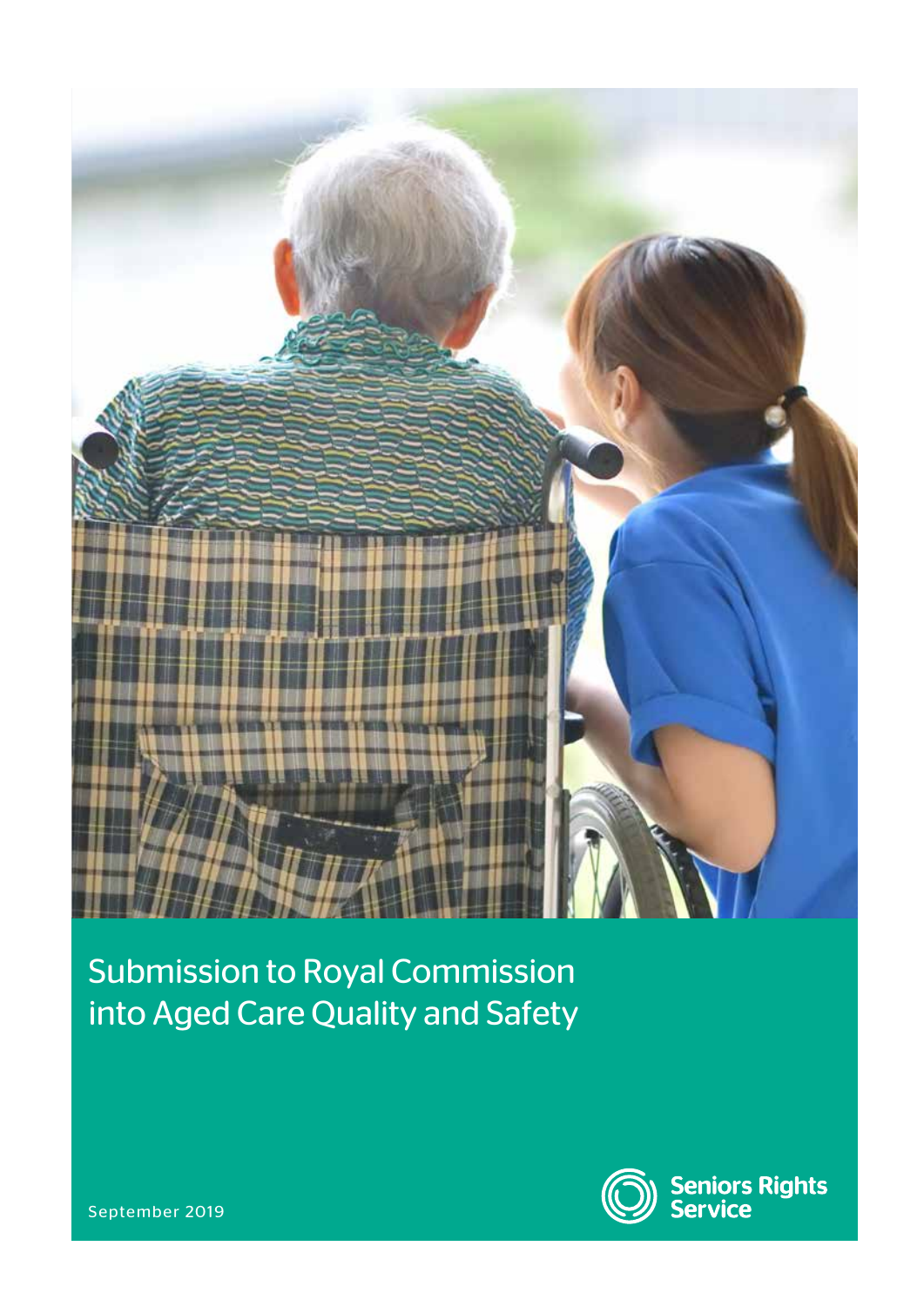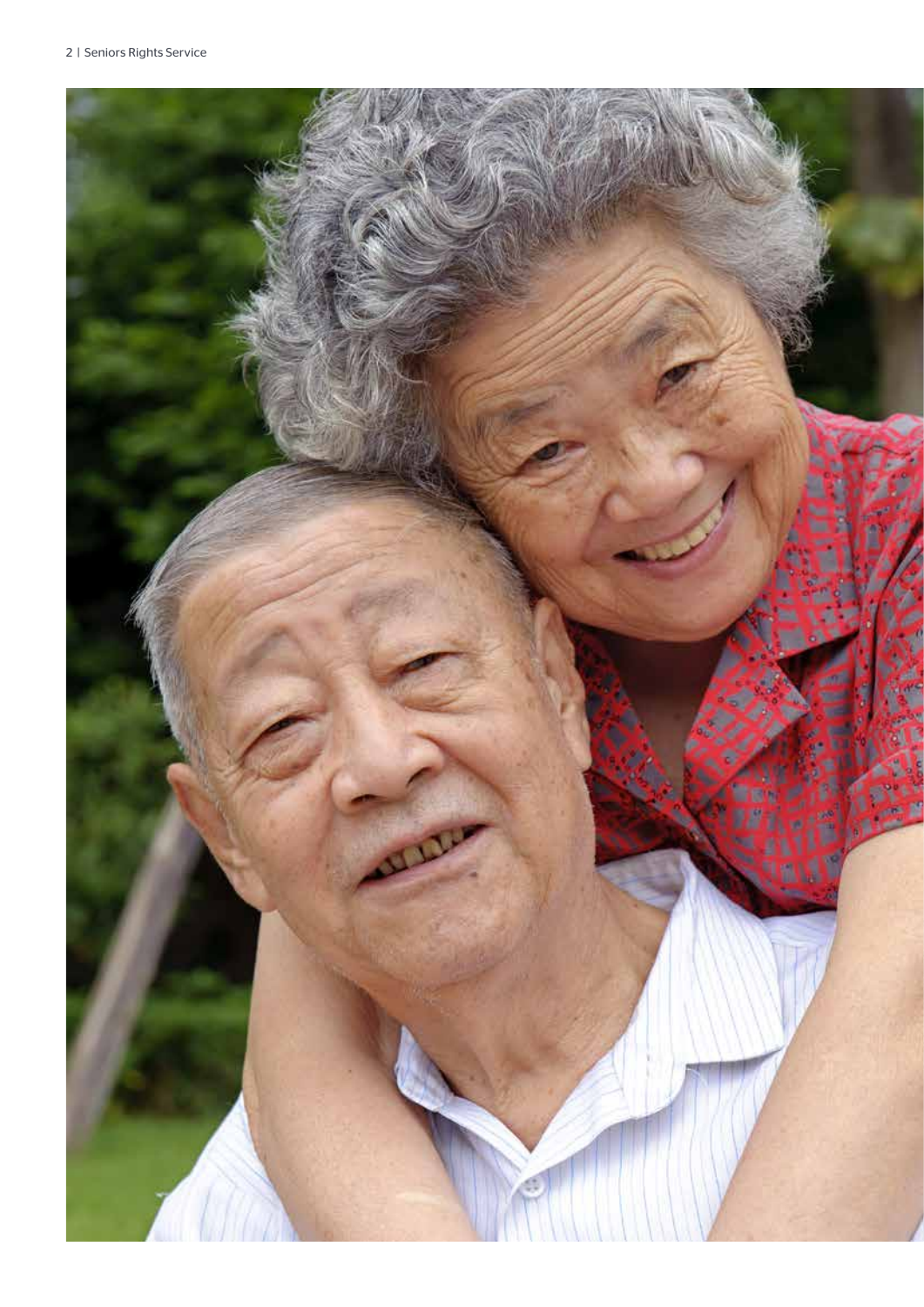## **Contents**

| 1.   |                                                                                             |  |
|------|---------------------------------------------------------------------------------------------|--|
| 2.   |                                                                                             |  |
| 2.1  | On the Charter of Rights and Advocacy Training,                                             |  |
| 2.2  | On the Community Visitors Scheme Links to<br>National Aged Care Advocacy Program7           |  |
| 2.3  |                                                                                             |  |
| 2.4  | On the Supply of Home Care Packages  8                                                      |  |
| 2.5  |                                                                                             |  |
| 2.6  | Stopping the Abuse of Older Persons 8                                                       |  |
| 2.7  |                                                                                             |  |
| 3.   |                                                                                             |  |
| 31   | <b>Stakeholder Perspective of the</b>                                                       |  |
| 3.2. |                                                                                             |  |
| 4.   | <b>Systems and Supports to</b>                                                              |  |
| 4.1  | Institutionally Based Power Imbalances11                                                    |  |
| 4.2  | Legal and Aged Care Rights, Legal and Aged Care<br>Advocacy - Addressing Power Imbalances12 |  |
| 4.3  | Links to Community Visitors Scheme14                                                        |  |
| 4.4  | Aged Care Agreements and Power Imbalances15                                                 |  |
| 5.   |                                                                                             |  |
| 6.   | <b>Insufficient Acknowledgement of the</b>                                                  |  |
| 7.   |                                                                                             |  |
| 8.   | <b>Growing Demand on Advocacy Services 21</b>                                               |  |

# List of Acronyms

| <b>ACAT</b>  | Aged Care Assessment Team                                           |
|--------------|---------------------------------------------------------------------|
| <b>ACQSC</b> | Aged Care Quality and Safety Commission                             |
| ACS          | <b>Aged Care Standards</b>                                          |
| CAI D        | <b>Culturally and Linguistically Diverse</b>                        |
| <b>CHSP</b>  | Commonwealth Home Support Program                                   |
| <b>COTA</b>  | Council on the Ageing                                               |
| <b>CVS</b>   | <b>Community Visitors Scheme</b>                                    |
| <b>DVA</b>   | Department of Veteran's Affairs                                     |
| FPG          | <b>Enduring Power of Guardianship</b>                               |
| <b>HACC</b>  | Home and Community Care                                             |
| <b>HCP</b>   | Home Care Package                                                   |
| <b>NACAP</b> | National Aged Care Advocacy Program                                 |
| <b>NCAT</b>  | New South Wales Civil and Administrative<br><b>Appeals Tribunal</b> |
| <b>OPAN</b>  | Older Person Advocacy Network                                       |
| <b>POA</b>   | Power of Attorney                                                   |
| RACF         | <b>Residential Aged Care Facility</b>                               |
| <b>RAS</b>   | Regional Assessment Service                                         |
| <b>SRS</b>   | Seniors Rights Service                                              |

Seniors Rights Service recognises and acknowledges Aboriginal and Torres Strait Islander peoples as Australia's First Peoples. We pay our respects to Elders – past, present and emerging – and to the Aboriginal and Torres Strait Islander peoples and communities on whose lands we work.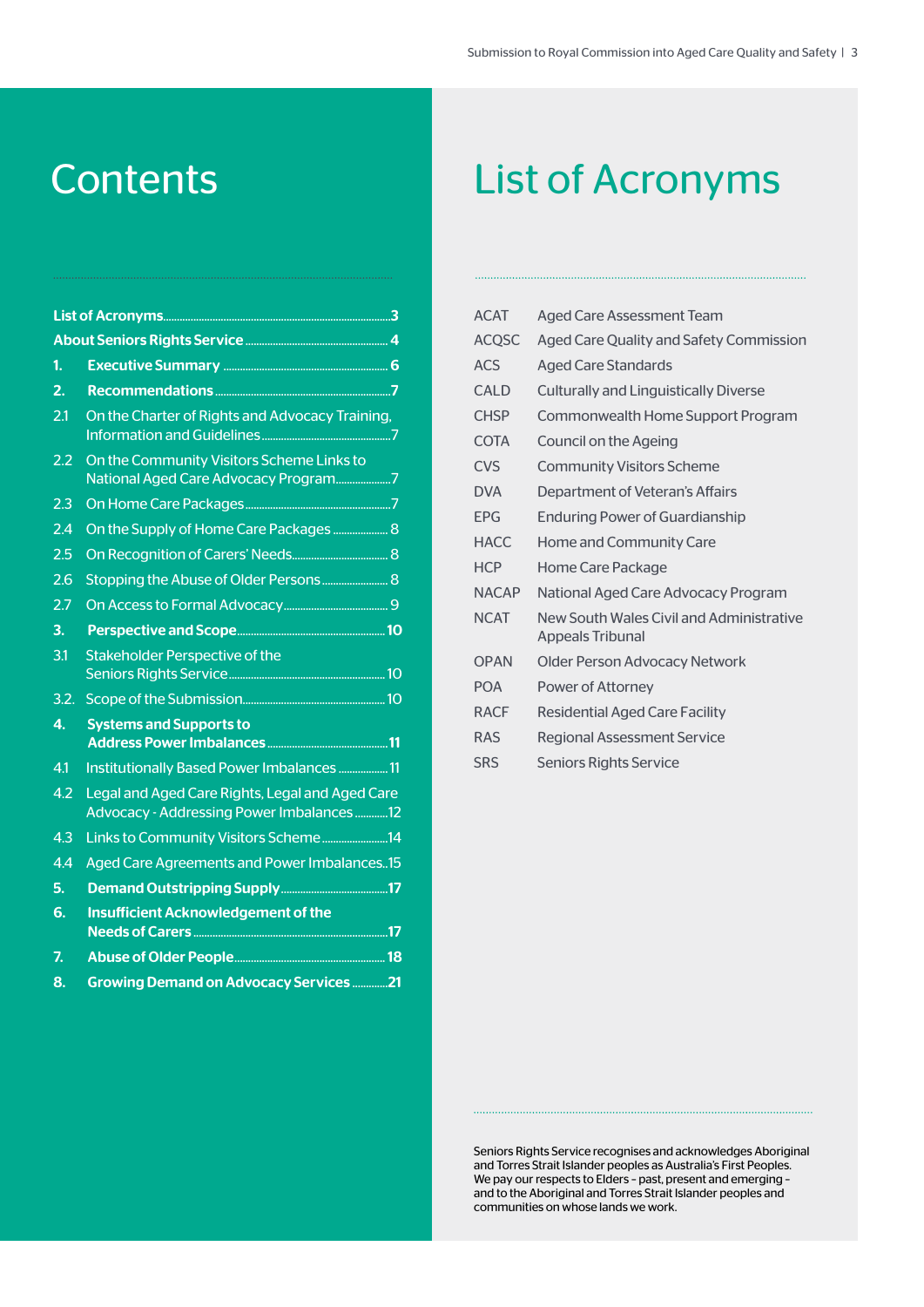## About Seniors Rights Service

Seniors Rights Service (SRS) has been assisting older Australians across New South Wales (NSW) since 1986 and is recognised by the NSW government as the leading older persons (aged) rights Peak Body for NSW. SRS provides information and education to older people to make them aware of their rights, and resources and advocates for them to insist on the enactment of their individual rights.

SRS has offices in Sydney, the NSW Mid-North Coast, NSW South Coast, NSW Central West (Dubbo), and the NSW Far North Coast (Northern Rivers). These sites were carefully selected to provide SRS with optimal access to population groups described under the Aged Care Act 1997 as groups of people who have special needs.<sup>1</sup>

The NSW and Commonwealth Governments support us in these aims by providing a range of funding to deliver various services and projects. Services include:

#### Legal services

Provision of free legal advice to older people in NSW, linked to a comprehensive referral service. We offer general legal advice, as well as advice on retirement villages and strata living.

We provide free education sessions to older people, their family and friends on legal topics pertinent to seniors. We have delivered legal education sessions in sports and service clubs, retirement villages and aged care facilities. These sessions are delivered by solicitors.

We also provide free education sessions to staff who work with older people. Our focus is to assist workers to identify possible elder abuse and to access appropriate services that can assist the older person. These sessions are delivered by solicitors.

## Advocacy

SRS provides free, confidential and independent Individual aged care Advocacy services, delivered to people using, or wishing to access Commonwealthsubsidised in-home or residential aged care services. Our Advocates are highly trained and very experienced. Coming from a rights perspective, Advocates listen to the concerns of older persons, provide information on rights and responsibilities, and support and/or empower older persons to enforce their rights. If the older person wishes it, our Advocates can speak on the older person's behalf. Our Advocates always have the express permission and instruction of the older person before taking any action.

In 2018/19 our advocates also attended 21 meetings at aged care homes where the Department has notified residents and their families of sanctions being imposed on their facility.<sup>2</sup>

### Education

The SRS Education Service plays a key role in raising awareness about the rights of older people across NSW. Our staff are well networked and are invited to hold information sessions with community groups, clubs, social and professional groups, residential aged care homes and retirement villages.

SRS also provides information sessions to service providers, relatives, carers, professional groups and others.

Each year we reach around 28,000 people through various education events, including approximately 5,000 who identify as being of Culturally and Linguistically Diverse (CALD) backgrounds and 1,700 who identify as being Aboriginal or Torres Strait Islander.

More recently, SRS has delivered World Elder Abuse Awareness Day webinars and on-line information seminars which have greatly expanded our reach to 'tech-savvy' older people and to a greater number of aged care professionals.

Aged Care Act, 1997 (Commonwealth), Sect 11.c accessed from [http://classic.austlii.edu.au/au/legis/cth/consol\\_act/aca199757/s11.3.html](http://classic.austlii.edu.au/au/legis/cth/consol_act/aca199757/s11.3.html) on 22/8/19.

2 Seniors Rights Service (2019), Annual Report, Advocacy Manager's Report, currently Unpublished.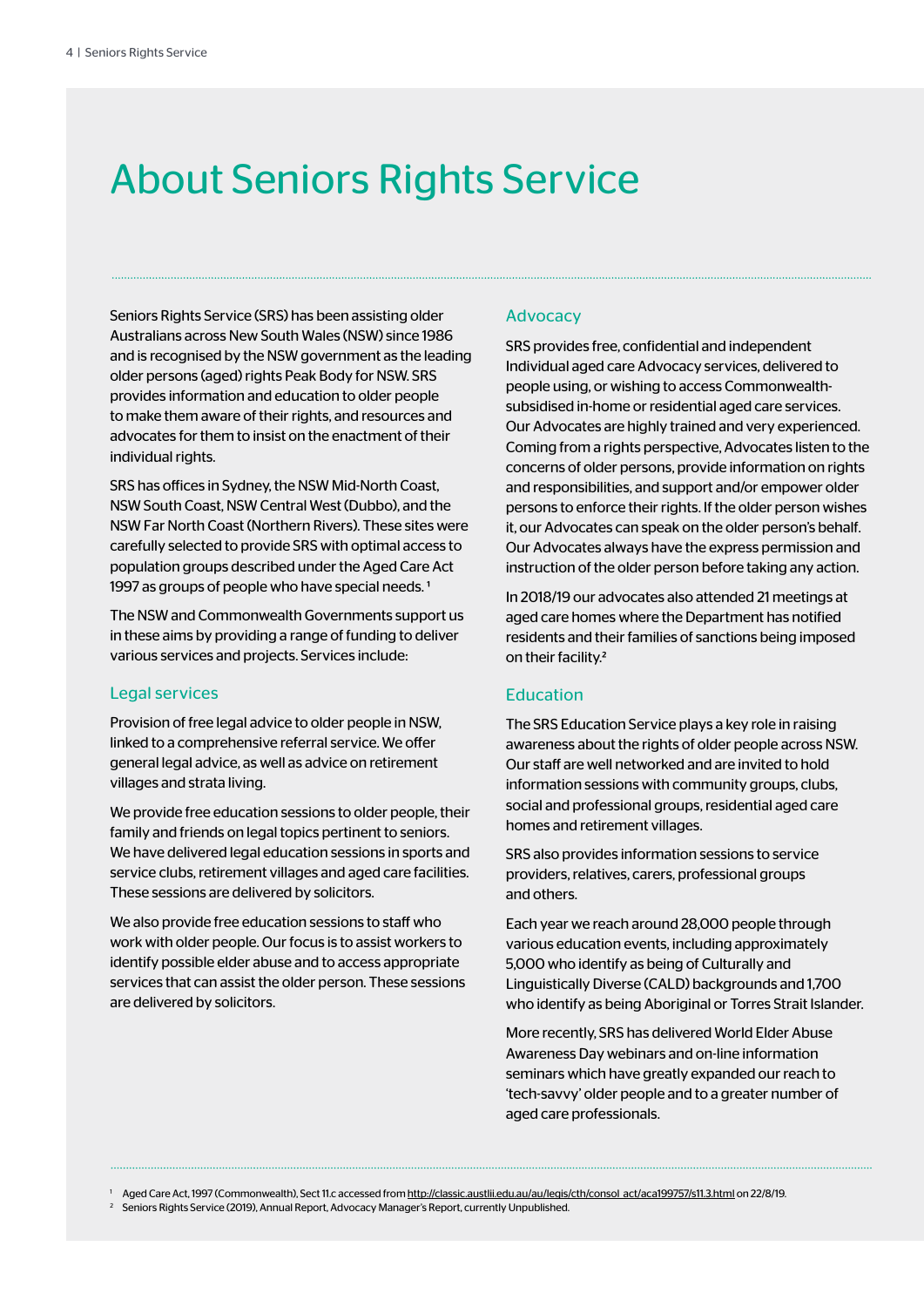### Systemic Advocacy

SRS has a long history of representing older residents of NSW in voicing their issues and concerns to governments and to the aged care industry. SRS is a founding member of the Older Person's Advocacy Network (OPAN), founding member and co-chair of Elder Abuse Action Australia, member of the National Aged Care Alliance (NACA) and member of the Global Alliance for the rights of Older People. SRS has been a long-time supporter of movements to establish an international convention on the rights of older people and each July, SRS sends representatives to the United Nations Open Ended Work Group on Ageing to work towards achieving this.

#### Projects

In addition to the delivery of the above services, SRS delivers or contributes to many projects and outreach activities. Examples of these types of activities over in 2018 and 2019 include:

- Partnering with COTA to deliver aspects of the Aged Care System Navigator Trials.
- Collaborating with Older Person's Advocacy Network (OPAN) to deliver the Charter of Aged Care Rights Promotion Project in NSW.
- Assisting the Aged Care Quality and Safety Commission Consumer Experience Report (CER) testing questions Project.
- Contributing to OPAN's initiatives in fields such as national consistency, improved data collection, staff development and the provision of webinars to promote the new Charter of Aged Care Rights to aged care recipients and staff.
- Contributions to the discussions on supported decision-making with the Cognitive Decline Partnership Centre (which are now included in the Quality Standards).
- Working with Aged Care Roundtable, Carers NSW, Relationships Australia and the NSW Police Force, as well as with many elder abuse prevention collaboratives and interagency networks to implement community projects and forums to further educate and inform the community and workforce about consumer and human rights for the vulnerable elderly.
- Hosting the 5th National Elder Abuse Conference and developing extensive (free) resource materials to support community and industry awareness.
- Developing the Seniors Rights Service Reconciliation Action Plan (RAP).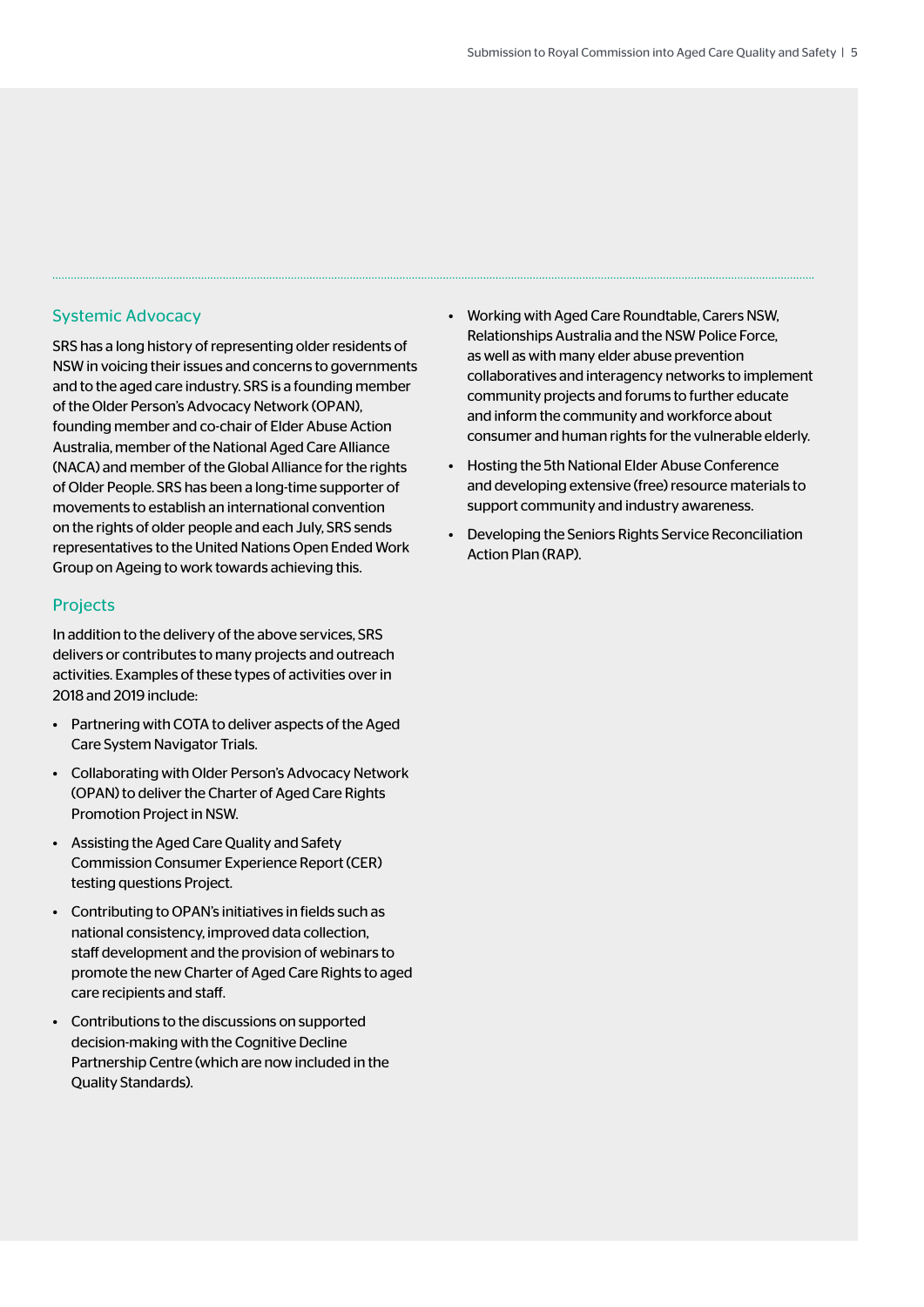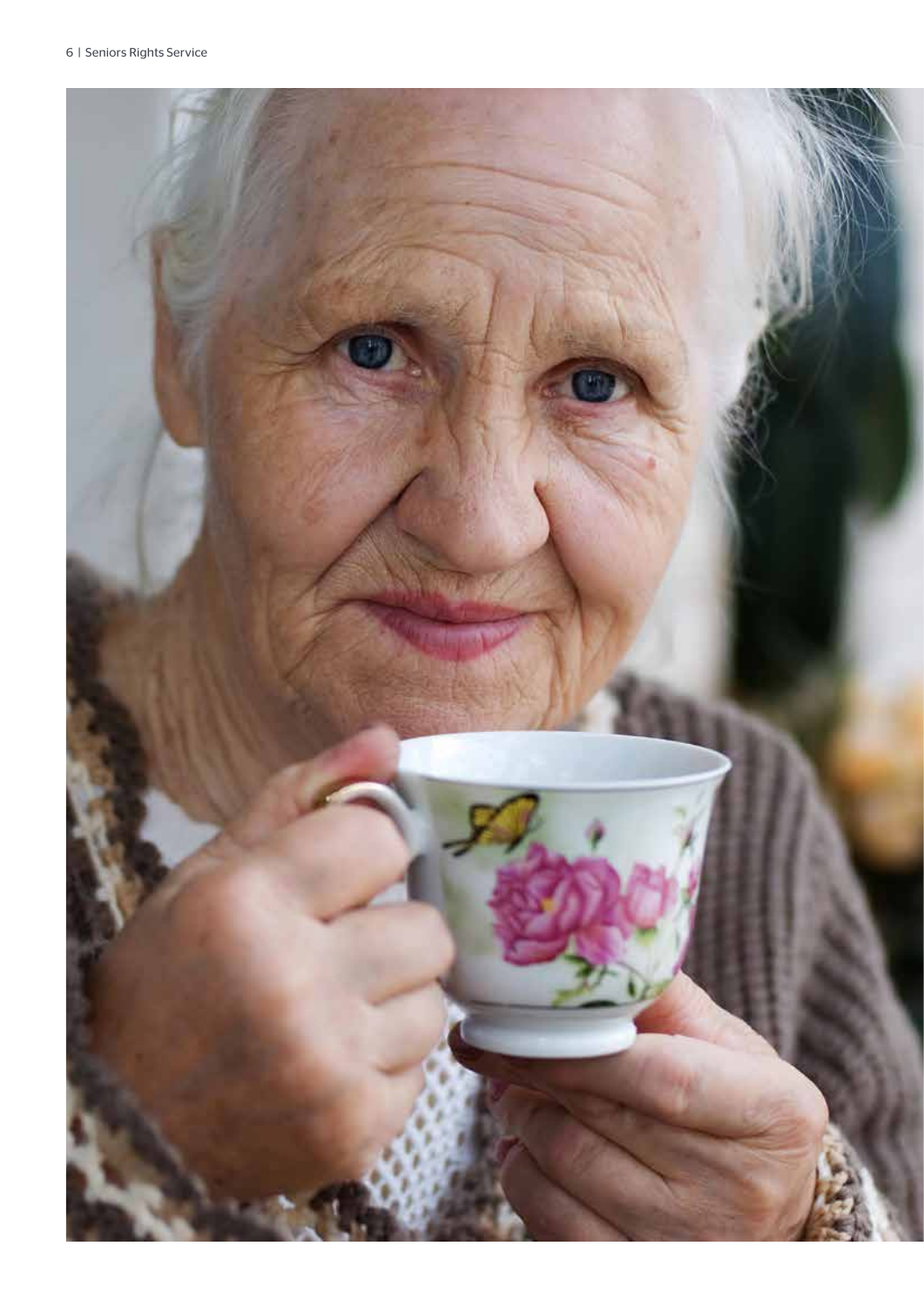## 1. Executive Summary

This submission will address the many ways in which the rights of older persons are not upheld across NSW. The failure to uphold and protect the rights of older persons is the primary cause of substandard care, particularly in many residential care settings but also in care services delivered in-home. SRS has heard stories from thousands of older people whose human rights have been ignored or violated, sometimes to the point were criminal laws have been violated by staff, by other Residential Aged Care Facility (RACF) residents, or by the older person's own family.

Seniors Rights Service will present evidence of fundamental imbalances of power between the aged care system and older persons that must be addressed. These imbalances are evident in Institutional systems and practices that consistently work against individual choice and control (e.g. routines, rosters, providercentred risk management systems etc.). In other circumstances, the power imbalance is expressed through unfair contracts, or in the failure of society to extend the protections of the law to older people. These imbalances are perpetuated by inadequate access to rights information for older people and their families, and inadquate aged care staff training about the rights of older people (as enshrined in the Charter of Aged Care Rights, but also in the law generally).

A framework is available to help restore (or more correctly, to uphold and enact) the rights of older people, particularly in aged care. This framework consists of the Aged Care Quality Standards; quality assurance systems; the Charter of Aged Care Rights; aged care advocacy information and services; and consumer and criminal laws. And yet, this submission will demonstrate that in practice, the framework is not fully utilised, as SRS Board Chair Margaret Duckett says:

 *"Service providers, and sometimes society at large, still seem to reject or ignore the rights of older people."*

#### And as Russell Westacott, CEO of SRS says,

*"…recognition that the Crimes Act and tort law actually do extend to aged care seems to be an almost universally held blind spot. Too often, internal procedures and aged care complaints handling processes are used when it would have been more appropriate for the police to be called and for the older person to be offered the full protection of the law."* 

Therefore, this submission argues that further efforts are needed to ensure these frameworks and power rebalancing mechanisms are applied to their fullest extent. The recommendations on the following pages are offered by SRS as suggestions to this end.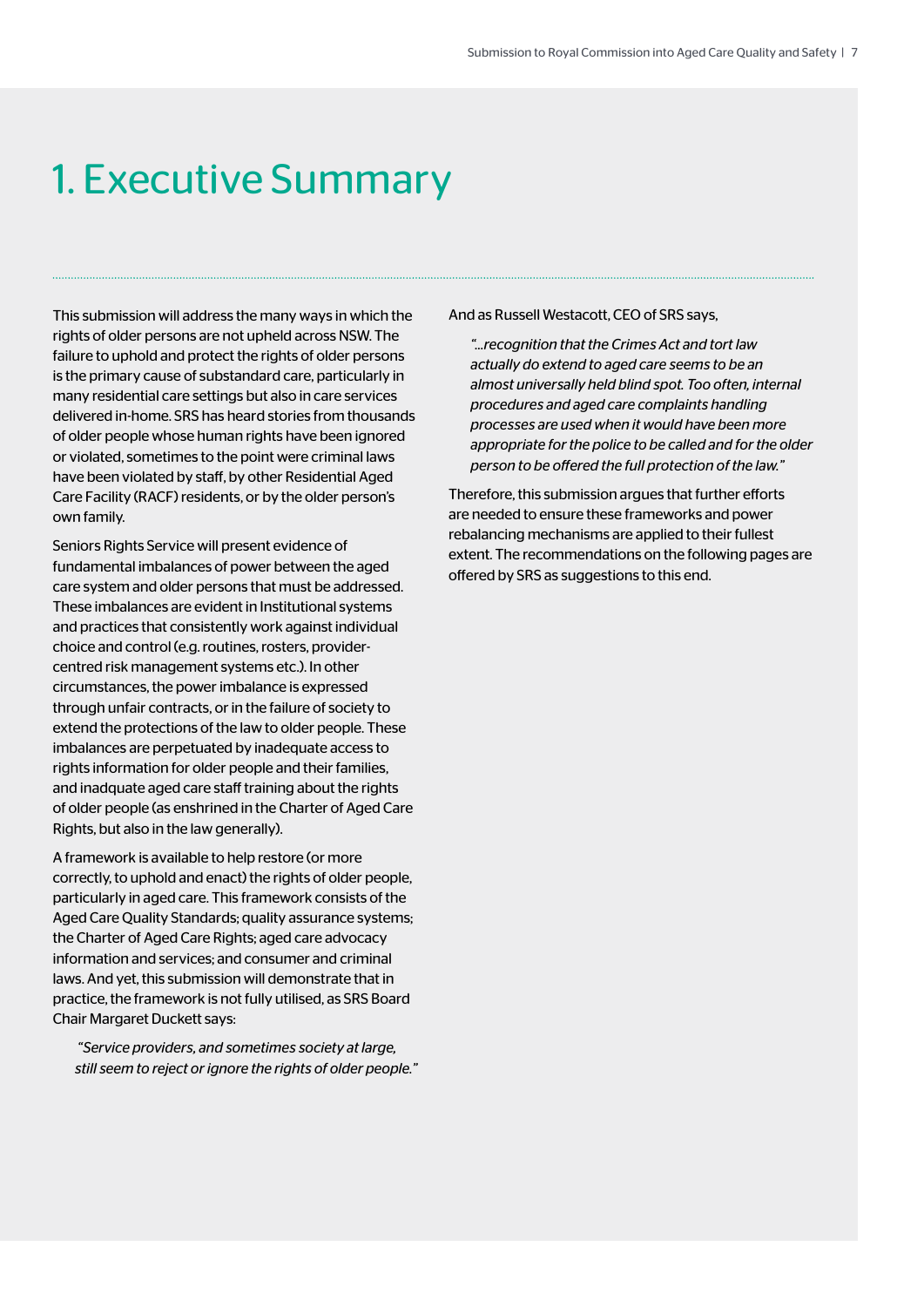# 2. Recommendations

## 2.1 On the Charter of Aged Care Rights and Advocacy Training, Information and Guidelines

- Rights and Advocacy training should be compulsory for aged care providers, and should be conducted annually. Also, managers as well as front line staff should be required to attend sessions.
- That the quality review process more explicitly and extensively should require service providers to provide evidence of access to advocacy and advocates by residents/consumers.
- That the quality review process more explicitly and extensively should require service providers to provide evidence of compulsory annual training on rights, advocacy and person-centred care to all staff.
- That Guidelines be developed for interpreting and applying the Charter of Aged Care Rights from a person-centred and culturally appropriate perspective.
- That information to older persons be delivered by non-government agencies, preferably that are independent of market-based aged care service delivery.

## 2.2 On the Community Visitors Scheme Links to National Aged Care Advocacy Program

- The CVS Guidelines be reviewed to require standardised policies and procedures linking CVS and NACAP when a CVS client raises issues about their choice and control not being respected. These Guidelines should be consistent with the requirements of the various Aged Care Diversity Frameworks and related Action Plans.
- CVS volunteers, auspices and auspice coordinators receive annual information and/or training on Rights, the role of aged care Advocates and how to access advocates.
- CVS volunteers receive a standard range of orientation materials that includes information on Rights, the role of aged care Advocates and how to access advocates.

### 2.3 On Home Care Packages and residential aged care homes

- Residential Aged Care Agreements be mandated to include defined standards of service, and that failure to meet that standard be a civil offence for which compensation is to be paid.
- Security of tenure be established with a limited number of explicit reasons why a resident's contract can be terminated and that the service provider must obtain the approval of a Tribunal before this can take place.
- There be standard clauses in aged care service contracts, and further that Statutory warranties be promulgated establishing that a standard of care must be met.
- The full protection of consumer law be applied in real terms to older people receiving aged care services under a residential aged care or Home Care Package contract.
- The Council of Australian Governments (COAG) negotiate with states and territories to extend Civil and Administrative Tribunals' powers to enable aged care recipients to have consumer rights restored in real terms. Tribunals should be mobile, and able to have 'bedside hearings.' Also, older people should have access to representation at the Tribunal (in the form of support persons or legal representatives) for this type of matter.
- Any interested person may make an application to enforce the standards for an individual.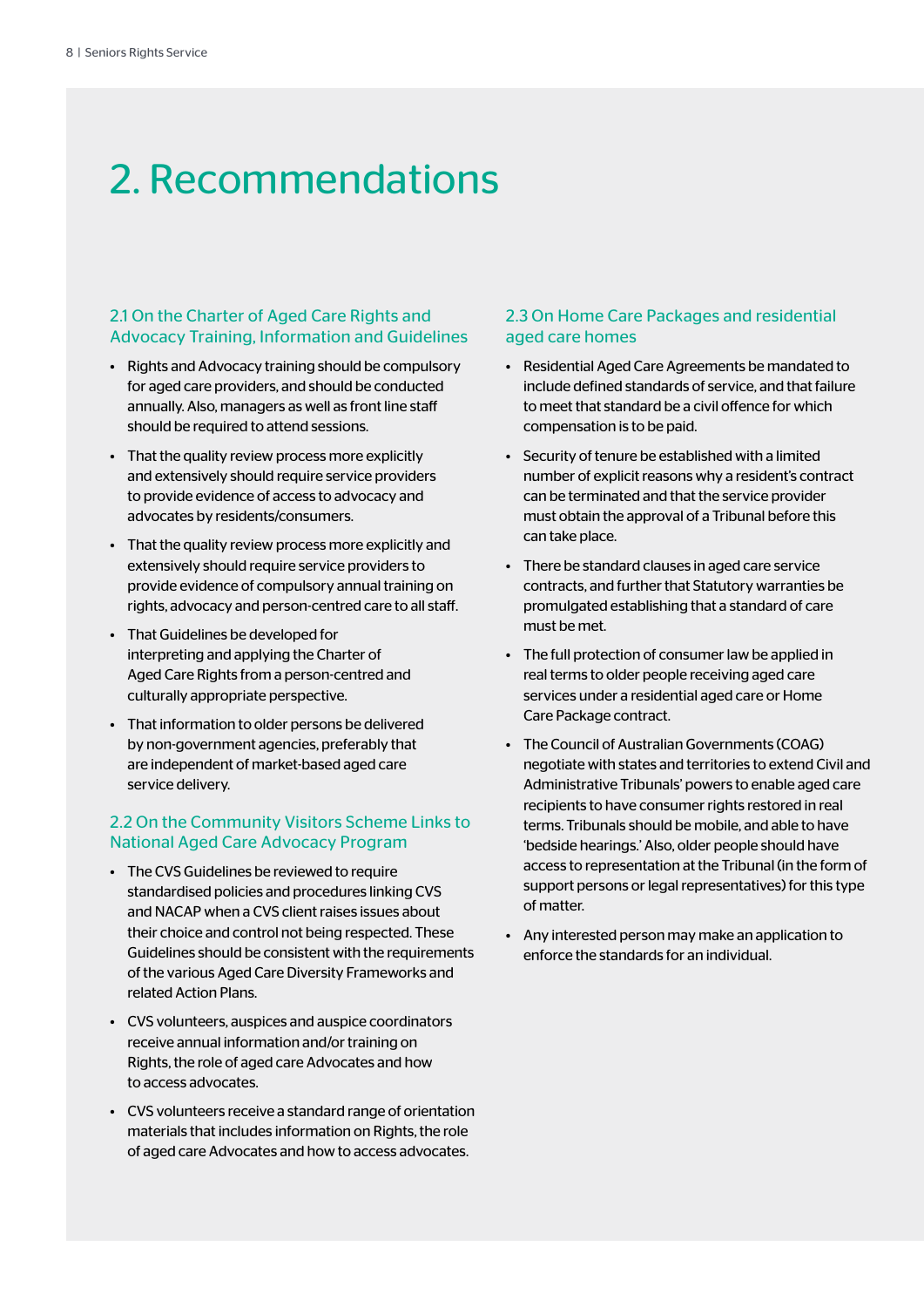### 2.4 On the Supply of Home Care Packages

SRS supports the recommendations of the Legislated Review of Aged Care (Tune Report 2017)3 in addressing the issues of:

- Insufficient Home Care Packages, particularly the need for more Level 3 & 4 Packages.
- Cost disparities between CHSP and HCP Level 1, and the disproportionate fees payed by HCP recipients of HCPs Levels 1 & 2.

#### 2.5 On Recognition of Carers' Needs

- That pilot programs be developed to explore an evidence base on how transitions from home to a RACF can be better managed and how the older person and their former carer (where this is wanted by both parties) can be involved in planning the transition.
- ACOSC compliance systems should require providers to give evidence for how Guardians always involved in the care planning process and, with the consent of the older person, how former carers can assist to develop care plans.

### 2.6 Stopping the Abuse of Older Persons

In relation to preventing and responding to the abuse of older persons, SRS offers the following recommendations, that:

• Awareness campaigns relating to elder abuse include explicit statements that the laws and protections of federal, state and common law are equally applicable to older people living in RACF or home-based settings. People should be informed of the right and, in some circumstances their obligation, to call the police if they have witnessed or been subjected to a crime.

- Legal penalties be applied to those found to have perpetrated elder abuse.
- The recommendations of the following be implemented:
	- Australian Law Reform Commission (2017), Elder Abuse – A National Legal Response (Report 131)4
	- 'Abuse of Older People: A Community Response, Final Report' (2018)<sup>5</sup>, by the Community Led Strategies for Change group, to Commonwealth Attorney-General's Department) and
	- Carnell and Paterson (2017)<sup>6</sup> recommendations to establish a new Serious Incidents Response Scheme.
- Aggression and abuse between consumers in residential aged care settings be included in definitions of serious incidents.
- Unexplained serious injury in residential aged care settings be included in definitions of serious incidents.

#### 2.7 On Access to Formal Advocacy

- That the Older Persons Advocacy Network (OPAN) be strengthened Australia-wide so older people can be made aware of their rights and choices.
- That the NACAP be increased to enable greater provision of information and advocacy services, to keep pace with the expected increase in the number of older Australians who are eligible for aged care.
- Increased funding for specialist lawyers be made available and that formal guidelines and referral protocols be developed between the NACAP providers and these legal specialist services.

<sup>&</sup>lt;sup>3</sup> Tune, D. (2017), Legislated Review of Aged Care, accessed from (REF DOH Single quality framework: focus on consumers [https://agedcare.health.gov.au/quality/](https://agedcare.health.gov.au/quality/single-quality-framework-focus-on-consumers) [single-quality-framework-focus-on-consumers](https://agedcare.health.gov.au/quality/single-quality-framework-focus-on-consumers) on 22/8/19.

<sup>4</sup> ALRC (2017), Report 131.

<sup>5</sup> Senior's Rights Service (lead) and National Work Group of concerned community advocates throughout Australia (2018), Abuse of Older People: A Community Response, Final Report, accessed from [https://seniorsrightsservice.org.au/wp-content/uploads/2019/07/COMMUNITY-RESPONSE\\_Web-min.pdf](https://seniorsrightsservice.org.au/wp-content/uploads/2019/07/COMMUNITY-RESPONSE_Web-min.pdf) on 22/8/19.

<sup>6</sup> Carnell, K.& Prof Paterson, R. (2017), Review of Aged Care Quality Regulatory Processes accessed from [https://agedcare.health.gov.au/quality/review-of-national](https://agedcare.health.gov.au/quality/review-of-national-aged-care-quality-regulatory-processes-report)[aged-care-quality-regulatory-processes-report](https://agedcare.health.gov.au/quality/review-of-national-aged-care-quality-regulatory-processes-report) on 1/8/19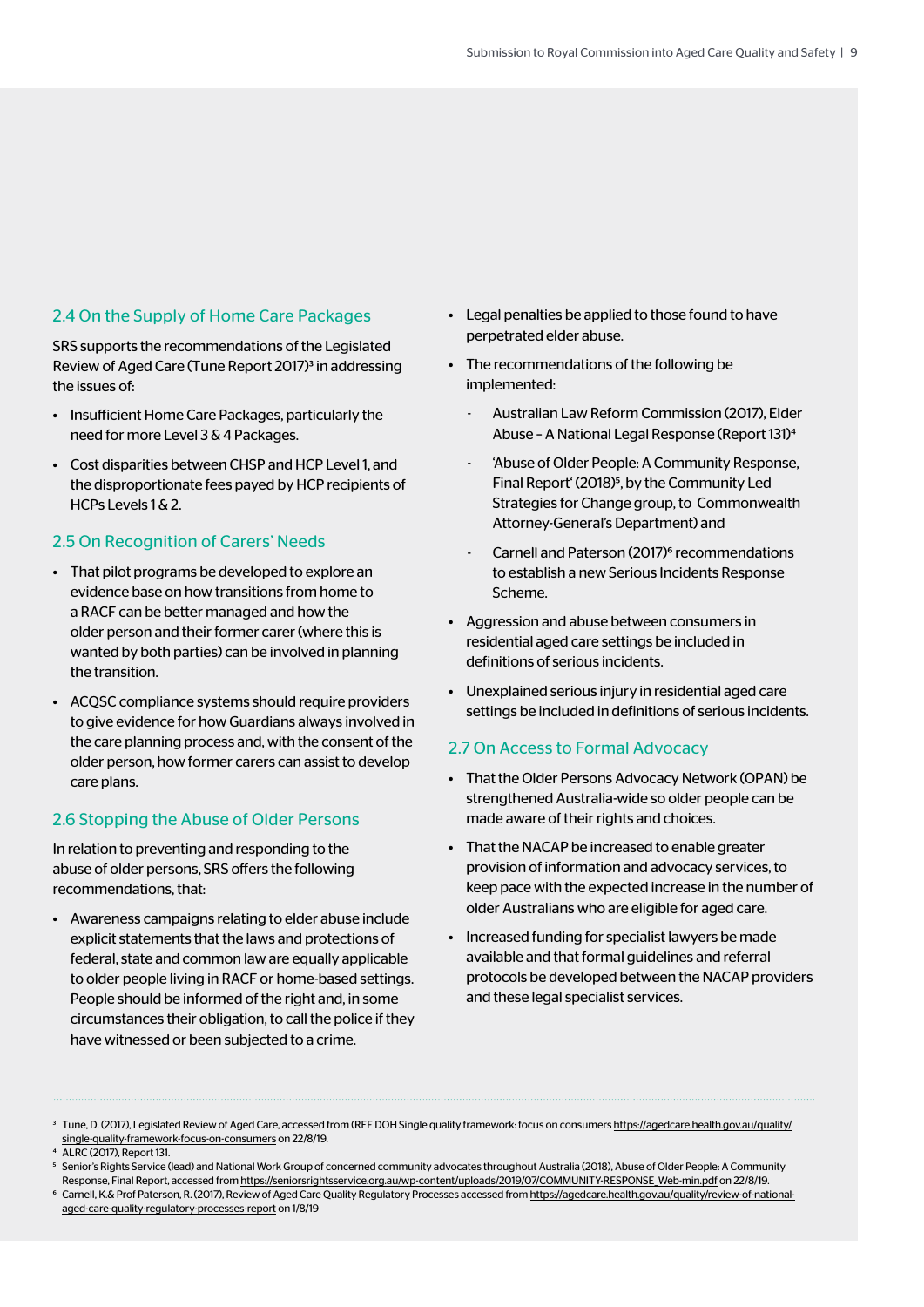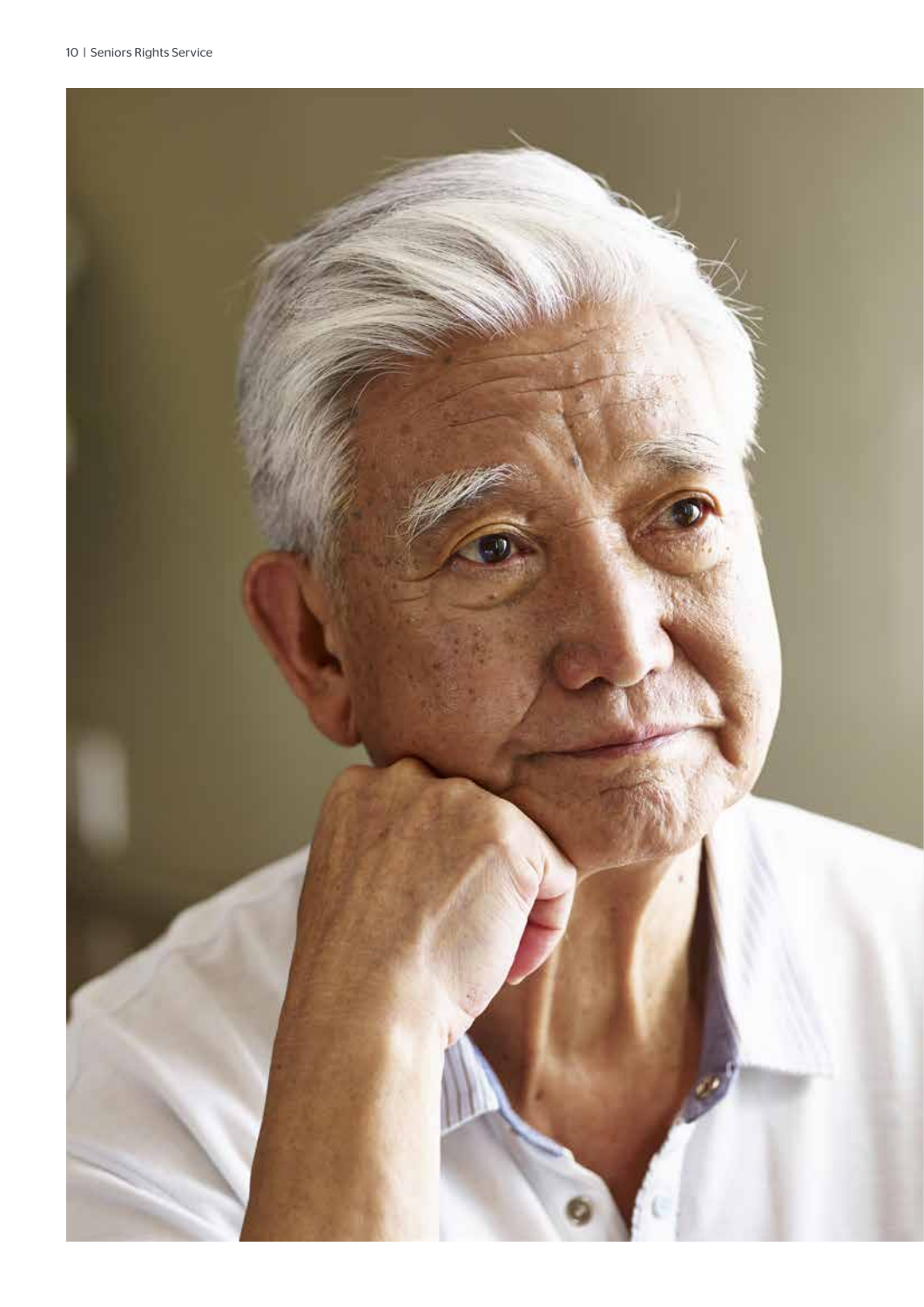## 3. Perspective and Scope

## 3.1 Stakeholder Perspective of Seniors Rights Service

Seniors Rights Service (SRS) offers a unique and independent perspective to the considerations of the Royal Commission. As a provider of advocacy services for more than 30 years, SRS has empowered and/or assisted tens of thousands of older persons in NSW to be informed of their rights, and supported or assisted them to insist on the enactment of those rights. Moreover, SRS has long-standing relationships with communities across NSW and with the many sectors and services that support them. SRS does not just liaise with agencies in the aged care industry, we also work with partners in health, legal services, housing, social security, human rights – wherever the issues and concerns of older people require us to be. Thus SRS has significant understanding of the issues and concerns of older people across NSW, as well as a depth of experince, and data, to relfect on how these issues and concerns have changed over time, as Australia's population profile has changed and as government (and industry) policy and practice have changed.

Whilst SRS has a significant 'footprint' in the aged care industry, it is crucial to state that SRS is not a service provider of aged care. Our only interest is informing and supporting older people to know of and enact their rights. We have no financial interest in the decisions made by the individuals who use our service, and while we support the aged care industry to become more person-centred, we do so from a rights perspective and mostly under the direction of individual older persons who are using the support of our Advocates to implement their rights.

### 3.2. Scope of the Submission

This submission will address the many ways in which the rights of older persons are not across NSW. The failure to uphold and protect the rights of older people is the primary cause of substandard care, particularly in many residential care settings but also home care settings.

This submission does not detail the additional challenges that many older people experience in aged care because the system does not adequately cater to characteristics such as culture, language, cognitive disability, gender identity, sexual preference or other characteristics described under the Aged Care Act 1997 as relating to special needs groups. SRS is acutely aware of the additional barriers encountered by many older people who are marginalised by systems that are not culturally safe, culturally and socially competent, geographically equitable, or trauma aware. Of the 4,451 advocacy services delivered in the financial year 2018-2019,more than 33% were to people in our priority target groups.7 Rather, to better address these issues, SRS has contributed to, authored or co-authored papers submitted to the Royal Commission by the Older Person's Advocacy Network (on Abuse of Older People and Aged Care; Special Needs Groups in Aged Care; and Aged Care and Advocacy in Rural and Remote areas), and SRS is co-authoring submissions with other partners (e.g. with Ethnic Communities Council of NSW; the National Association of People with HIV Australia; and the Australasian Society for HIV Medicine – ASHM).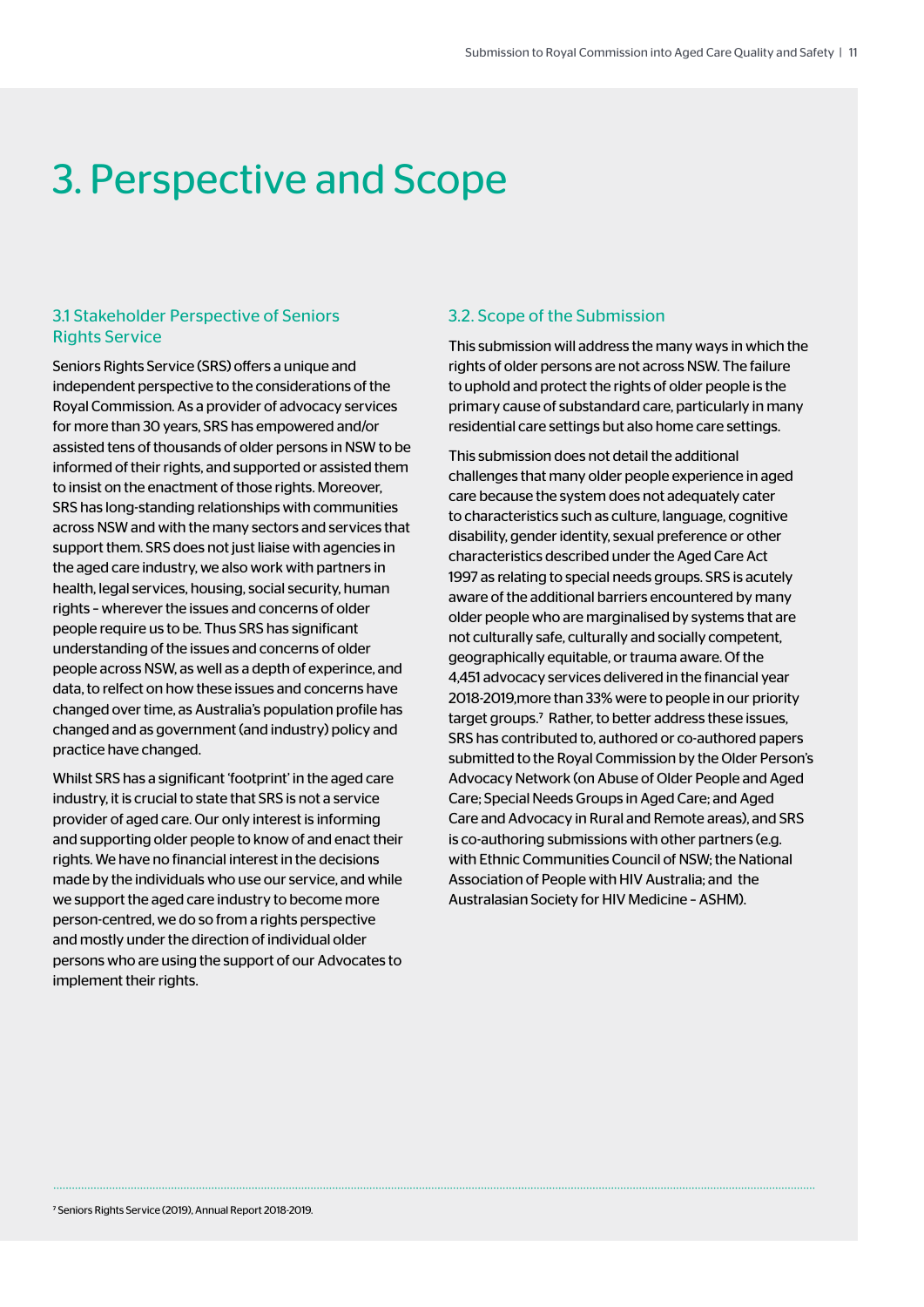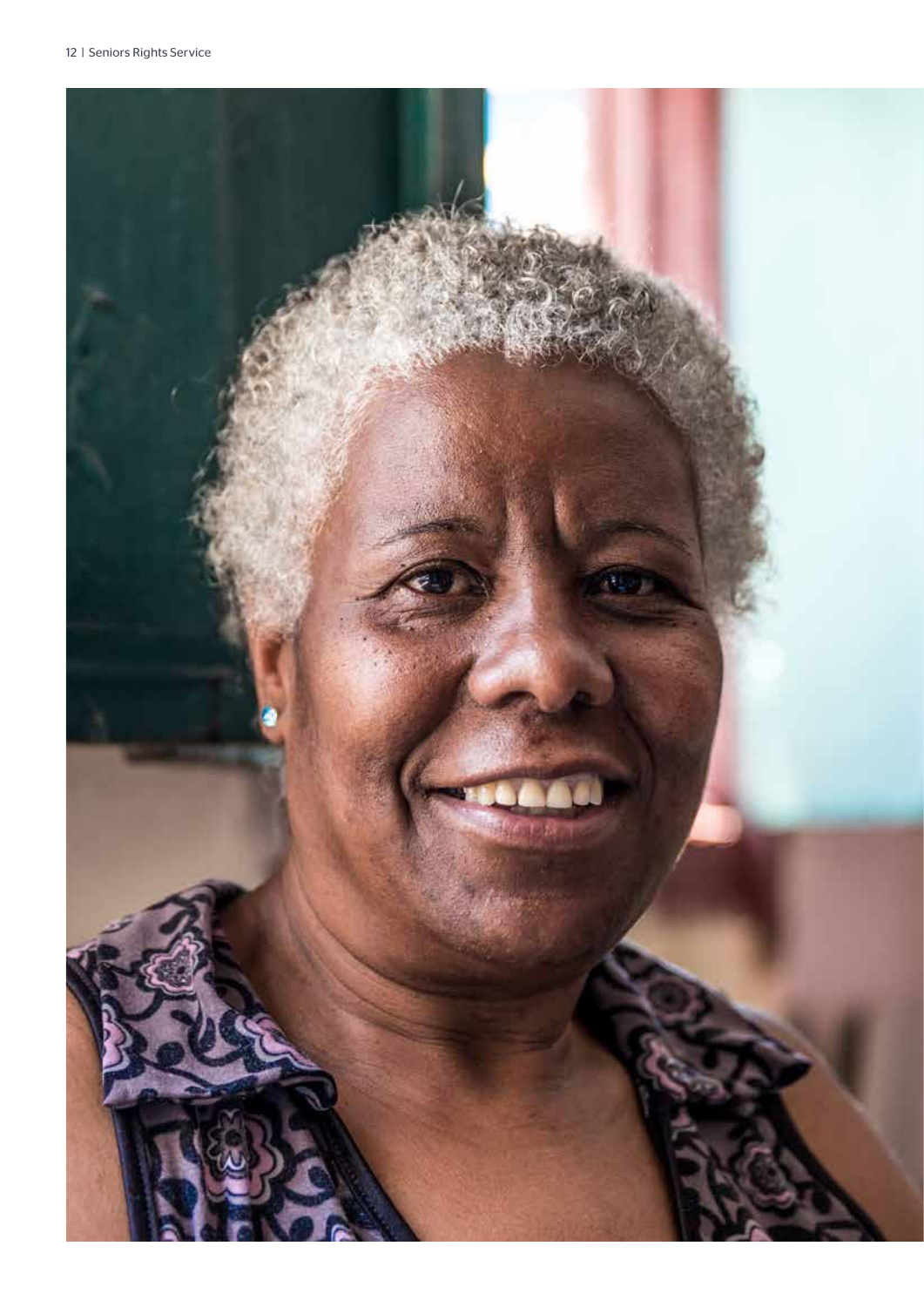## 4. Systems and Supports to Address Power Imbalances

#### 4.1 Institutionally Based Power Imbalances

A fundamental power imbalance exists within residential aged care facilities (RACFs). The economic realities of delivering care in congregate environments often, and perhaps usually, results in care that is fundamentally service-oriented or business-oriented. The rights of the older person to choose the timing of simple activities of daily life such as when to shower, when to eat, and when to get a cup of tea, are usually constrained by rosters and staff availablitiy. In this context the "good" service user is the "compliant" person. The older person who requests a change or a preference outside of the costed routine is labelled as "difficult" or "demanding". Even the act of refusing to take medication is often termed "noncompliant" rather than "consent withdrawn". Advocates of SRS are frequently told by older people living in residential care that when the older person requests a change to care, or makes a complaint, they are "made to feel like … a problem, or a nuisance."

#### *Fred's Experience8*

*Fred, a resident of an aged care home, called SRS requesting an advocate to visit him to discuss some concerns he had. He had requested the advocate not to disclose any of his affairs to the staff there. Both Fred and the advocate were questioned by several staff members who demanded to know why the advocate was there and who they were speaking to. Three staff members confronted Fred about his visitor. Fred told his advocate that this made him feel quite frightened.* 

*Fred had capacity and his concerns did not relate to his care, but to another matter which did not concern the staff. A family member had been financially abusing him and he wanted confidential, sensitive understanding and advice about his options to stop the abuse. SRS assisted him to access a solicitor from our service.* 

*The care home manager told Fred to not be a "troublemaker". Fred said he considered withdrawing his request for advocacy support because he feared further ridicule and retribution for speaking up.*

The economic aspects of residential care facilities impacting on the lives of the older people living in them are a reality. The weight and momentum behind every RACF routine is in itself an operation of power over individuals, albeit perhaps to some extent an economically inevitable one. As a result, the right for choice and control over one's body and routines, within whatever scope may be possible, becomes an even greater marker of dignity and humanity. And yet, the power imbalance is compounded by the fact that the individual resident is usually physically frail and dependent on those they need to negotiate with. This is a fact not lost on those living in RACFs. SRS Advocates have reported that when they inform individuals of their right to "be free from reprisal, or well-founded fear of reprisal, in any from for acting to enforce his or her rights"9 the response from some is "who will be here to ensure that when complaints officers go home?".

The reach of the institutional control over individuals also extends to lack of privacy and a pervasive message that complaints should not leave the confines of the facility. If the older person does so, pressure can be brought upon them by the facility staff to provide details of the discussion with Advocates or external complaints bodies. Several older people have told our Advocates that after they raise a complaint or ask for an advocate, it is not uncommon for staff to "harass them for information" about what was discussed.

In rare but troubling circumstances, SRS Advocates have been prevented from seeing residents who contacted our service wishing to discuss their concerns confidentially. Advocates have also been obstructed from entering RACFs to provide education sessions on consumer rights, standards, advocacy and external complaints processes. One SRS Advocate had a RACF manager "shadow" (follow) them down the corridor, repeatedly asking for identification (which had been given at reception) and asking, "what are they (the resident) complaining about?" The Advocate described this manager's behaviour as "aggressive" and

<sup>8</sup> All client names and identifying details have been changed to preserve confidentiality.

<sup>&</sup>lt;sup>9</sup> Charter of Care Recipients' Rights and Responsibilities - Residential (now replaced by the Charter of Aged Care Rights) see [https://agedcare.health.gov.au/quality/](https://agedcare.health.gov.au/quality/single-charter-of-aged-care-rights) [single-charter-of-aged-care-rights](https://agedcare.health.gov.au/quality/single-charter-of-aged-care-rights), accessed on 22/8/19.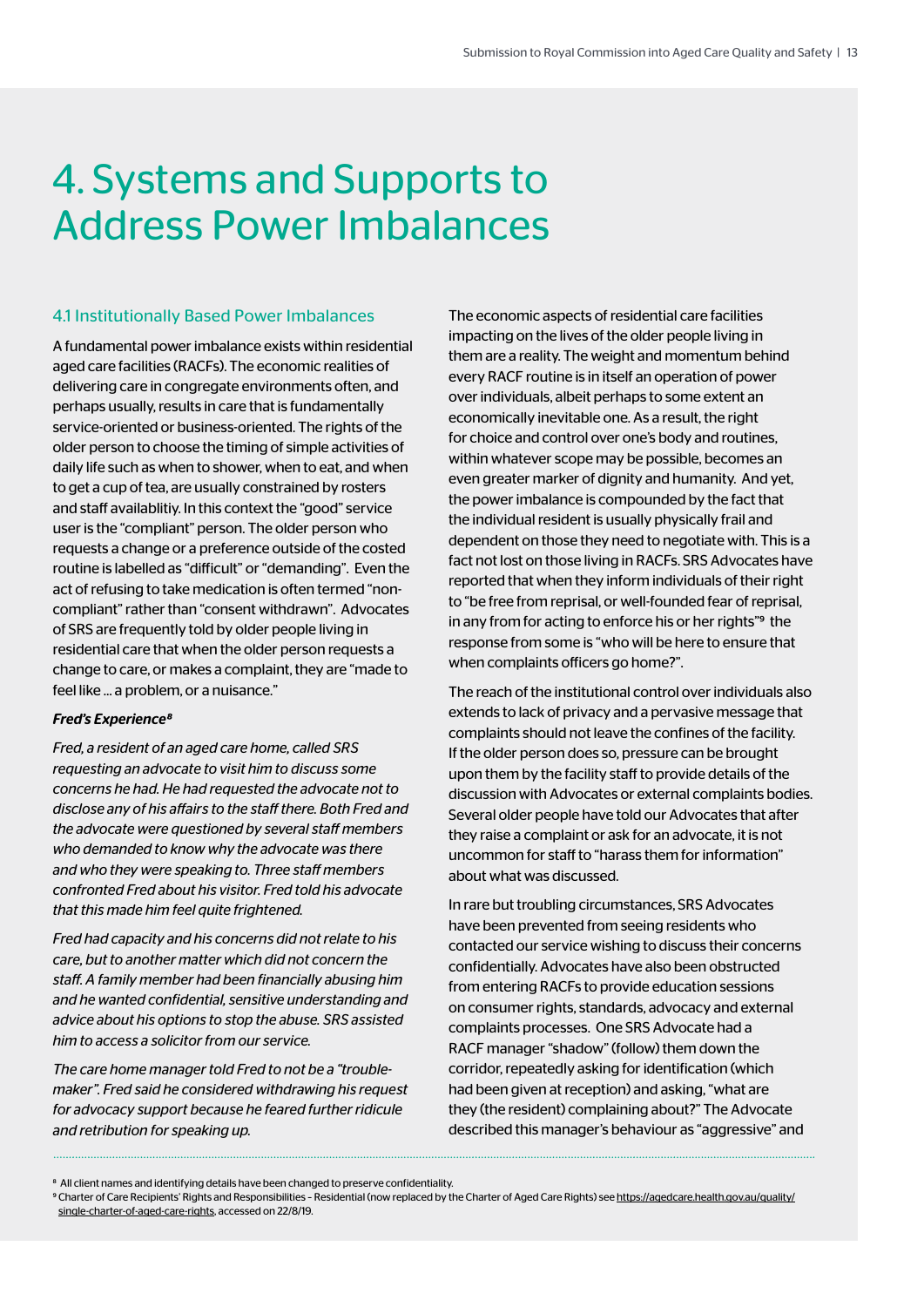"intimidating". It is disturbing to consider how a frail and dependent resident would have experienced similar behaviour.

### 4.2 Legal and Aged Care Rights, Legal and Aged Care Advocacy - Addressing Power Imbalances

SRS maintains that multiple and connected strategies are required to address the power imbalances in aged care – particularly care delivered in RACFs. The first strategy is to ensure RACFs are appropriately funded but also, that hidden proverty is not occurring in them, whereby the facility is well funded but residents do not experience enhanced care. Currently, It is not uncommon for previous carers and family members to tell us they feel the need to visit often - even daily – for the purpose of supplementing the care, food, activities and emotional support, otherwise their loved one would feel isolated and alone. Compliance checking systems are also a critical component (Aged Care Quality and Safety Commission). However, many RACFs visited by SRS Advocates have achieved compliance under such systems and yet significant numbers of individual older people still tell us their experience in those services is not one of shared power, choice and control.

Greater choice and independence for some older people is only possible when they have access to a person to represent their views and decisions, that is, by way of an advocate. Thus SRS supports the new Charter of Aged Care Rights which includes the right to an advocate. However, SRS recommends that Guidelines be developed for interpreting and applying the Charter of Aged Care Rights from a person-centred perspective. It is the experience of many SRS Advocates that too often, providers apply interpretations that inevitably support the service-centred perspective. Invariably these relate to the "duty of care" of the provider to remove all risk which, equally invariably, equates to the only option being to comply with the institutionalised option already in place.

SRS also supports the new Aged Care Quality Standards, particularly the person-centred focus in which they are framed. However, compliance reviews should seek more extensive evidence of how the person-centred and rights based elements of the Standards are implemented in

practice. Compliance assessments should also more strongly interrogate how the Charter, the Standards and person-centred practice are supported by annual information to residents and compulsory annual training to all staff.

However, the ultimate guarantor of the individual having a voice and insisting on their rights, is advocacy. This advocacy could be formal (NACAP funded individual aged care advocacy, or group advocacy or legal advocacy) or informal (self-advocacy, peer-advocacy, family-advocacy). However all forms require a knowledge of the older person's rights and of the options available to the person should those rights not be respected and upheld. SRS is of the view that awareness of the previous Charter of Rights and Responsibilities among older people and their representatives was low. SRS applauds the new emphasis on the Charter of Aged Care Rights and the requirement for services to be more proactive in ensuring consumers know about it. However, SRS is also of the view that knowledge about the role of advocates, or the availability of independent aged care advocates who could support older people to raise and resolve issues is not as well promoted. SRS can provide free education and training for community members, residents of aged care facilities. Currently, this training can only be provided when SRS is invited to come to RACFs (or community based events). But in our experience, many residential care providers do not access this free training. In 2017/18 for example, SRS promoted free training to 60 providers and only 20 accepted the training. When SRS does provide training to residential care providers, we find managers often do not attend, yet our experience shows it is mostly managers who do not assist residents or their representatives to access aged care advocates. This can be contrasted with the small number of RACFs that ensure all staff including managers, reception staff, kitchen, garden and maintenance staff - attend sessions run by aged care advocates as they are aware of the possibility of staff observing something in the older person or their situation which requires addressing.

The provision of independent information on aged care rights, on the role of advocates and on the availability of formal advocates (including legal advocates), should be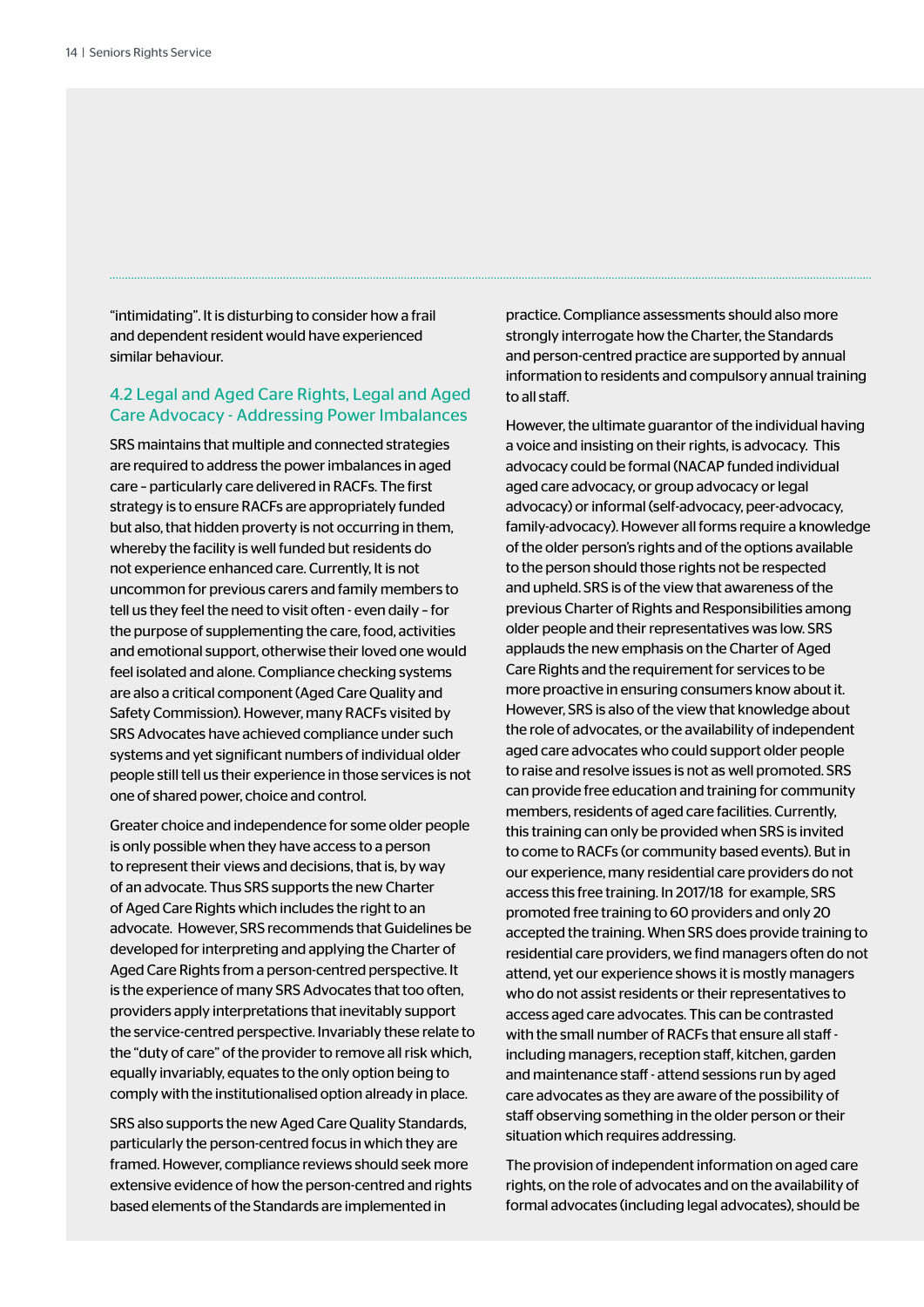compulsory for providers of aged care – and particularly for RACFs. Staff, including managers in RACFs, should also be required to complete compulsory training on these topics. SRS suggests that non-government agencies should deliver rights and advocacy information and education to older people, as many older people do not trust that government will "be on their side". This is particularly true for older people who have experienced life in countries that had corrupt or repressive governments, or those who may have been removed from their families based on government policies in the past. Moreover, as aged care service providers are now operating in a 'market' (essentially as businesses), auspices would preferably be independent from the market-based delivery of aged care services.

#### Therefore SRS recommends:

- Rights and Advocacy training should be compulsory for aged care providers, and should be conducted annually. Also, managers as well as front line staff should be required to attend sessions.
- That the quality review process more explicitly and extensively require service providers to provide evidence of access to advocacy and advocates by residents/consumers.
- That the quality review process more explicitly and extensively require service providers to provide evidence of compulsory annual training on rights, advocacy and person-centred care to all staff.
- That Guidelines be developed for interpreting and applying the Charter of Aged Care Rights from a person-centred and culturally appropriate perspective.
- That information to older persons be delivered by nongovernment agencies, preferably that are independent of market-based aged care service delivery.

#### 4.3 Links to Community Visitors Scheme

The Community Visitors Scheme (CVS) is an extremely important option for older people who are socially isolated or are at risk of social isolation and loneliness. Through the scheme, dedicated volunteers provide companionship and friendship to older people who are recipients of Australian Government-subsidised aged care services. The CVS is particularly important to people of culturally and linguistically diverse (CALD) backgrounds living in residential care. 10

Whilst the primary purpose of the CVS is meeting the social needs of isolated older people. However, the CVS could be supported to provide another pathway to accessing advocacy supports. As the ALRC (2017) has already reported, the CVS currently "lacks detailed national guidelines" and apart from the internally developed policies of CVS auspice agencies, "there is limited guidance on what these should contain, including limited guidance about how to respond to concerns about abuse and neglect." 11 A Review of the Community Visitors Scheme (2017) also noted a lack of effective connection between the CVS and the broader rightsprotecting components of the aged care sector. The Review noted that where the visitor has concerns about any aspect of the older person's wellbeing it is reported to the auspice coordinator, who follows up with the aged care service provider.<sup>12</sup> The possible overlooking the explicit voice of the older person in representing these concerns is a notable divergence from the view that the they are at the centre of all aged care systems. It is also pertinent to note (as the CVS Review did) that CVS auspice coordinators "rarely … seek advice from advocacy services through the NACAP if they have particular concerns about consumers' rights". 13

SRS believes there is an opportunity to strengthen and standardise the orientation provided to CVS volunteers

13 Ibid, pg.20.

<sup>10</sup> Review of Aged Care Advocacy Services 2015, Australian Healthcare Associates (2015), Department of Social Services Review of Commonwealth Aged Care Advocacy Services Final Report, accessed from [https://agedcare.health.gov.au/sites/default/files/documents/03\\_2016/advocacy\\_review\\_final\\_report\\_accessible\\_](https://agedcare.health.gov.au/sites/default/files/documents/03_2016/advocacy_review_final_report_accessible_published_version_changed_0.pdf) [published\\_version\\_changed\\_0.pdf](https://agedcare.health.gov.au/sites/default/files/documents/03_2016/advocacy_review_final_report_accessible_published_version_changed_0.pdf) on 16/8/19

<sup>11</sup> Australian Law Reform Commission, Elder Abuse-A National Legal Response (ALRC Report 131), accessed from [https://www.alrc.gov.au/publications/elder-abuse](https://www.alrc.gov.au/publications/elder-abuse-report)[report](https://www.alrc.gov.au/publications/elder-abuse-report) on 22/8/19.

<sup>&</sup>lt;sup>12</sup> Australian Healthcare Associates, (2017), Department of Health Review of the community Visitors Scheme Final Report, pg.20 accessed from REF [https://agedcare.](https://agedcare.health.gov.au/sites/default/files/documents/05_2017/cvs_review_final_report_.pdf) [health.gov.au/sites/default/files/documents/05\\_2017/cvs\\_review\\_final\\_report\\_.pdf](https://agedcare.health.gov.au/sites/default/files/documents/05_2017/cvs_review_final_report_.pdf) on 22/8/19.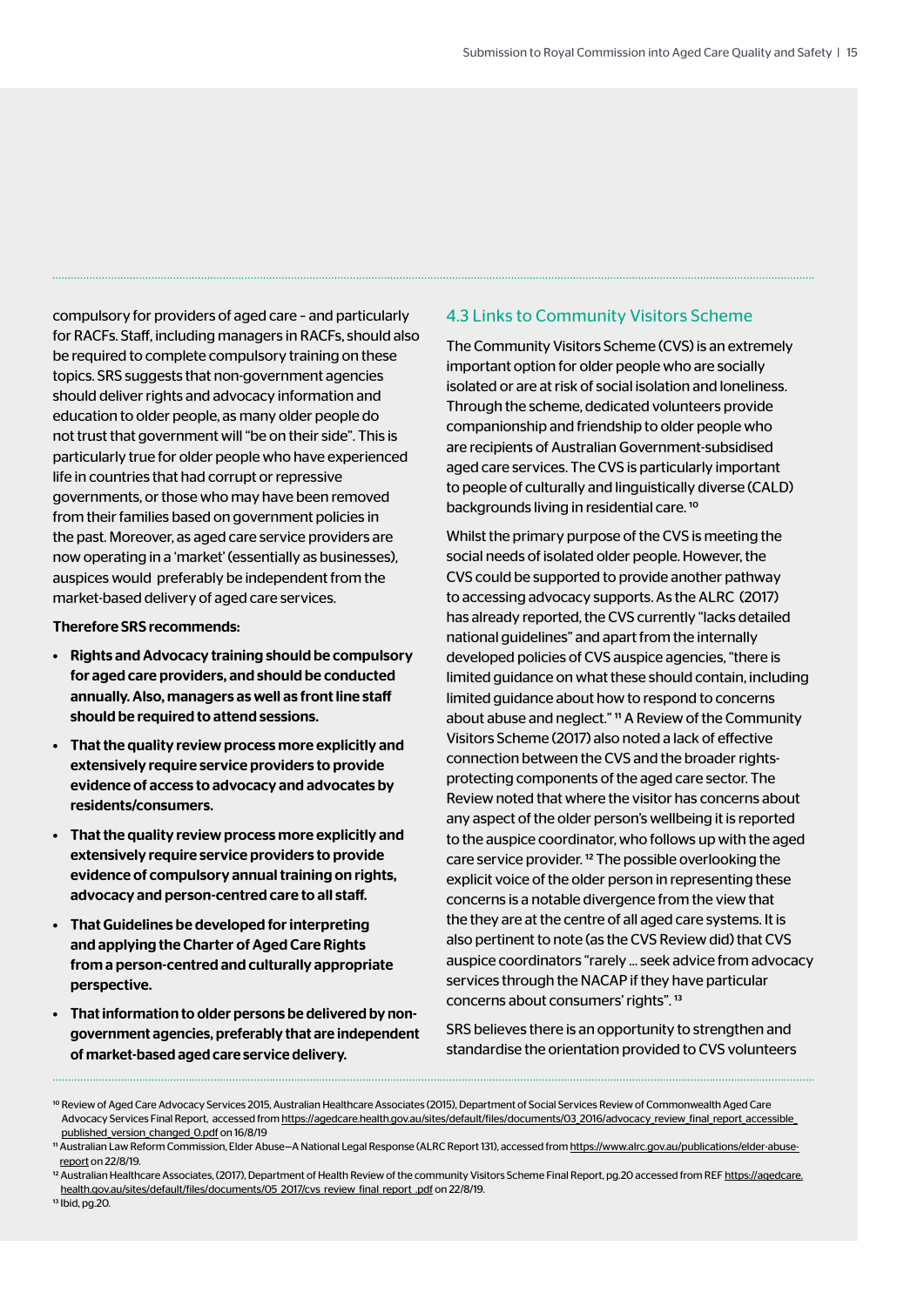and CVS auspices, to enable the Scheme to be a more reliable conduit to sources of rights information, education and individual advocacy to older people. Whilst it is not reasonable to expect or compel a volunteer to make a referral to an advocacy service, it may be reasonable to strengthen and formalise connections between CVS auspice agencies and NACAP providers. Afterall, the target group for the CVS are likely to be amongst the most vulnerable to the power imbalances referred to earlier in this chapter. In this context of power imbalance, it would be concerning if it is still the case that CVS auspice coordinators are referring concerns or issues back to the providers only.

#### Therefore, SRS recommends that:

- The CVS Guidelines be reviewed to require standardised policies and procedures linking CVS and NACAP when a CVS client raises issues about their choice and control not being respected. These Guidelines should be consistent with the requirements of the various Aged Care Diversity Frameworks and related Action Plans.
- CVS volunteers, auspices and auspice coordinators receive annual information and/or training on Rights, the role of aged care Advocates and how to access advocates.
- CVS volunteers receive a standard range of orientation materials that includes information on Rights, the role of aged care Advocates and how to access advocates.

### 4.4 Aged Care Agreements and Power Imbalances

#### 4.4.1 Residential Care

When most of us enter consumer arrangements, particularly when purchasing services, we can be reasonably assured that our consumer rights will be respected. If they are not, we have recourse to various means to remedy the situation. This does not appear to be the case for older residents of NSW who have entered into contracts (service argeements) relating to the delivery of aged care services. Instead, SRS encounters older people who seem resigned to the reality that many of the legal rights they once enjoyed as an adult living in NSW are effectively no longer extended to them once they enter care – particularly residential aged care. For example SRS has seen many aged care agreements that are, in their opinion, confusing or misleading and sometimes include additional information about the provider's right to evict a resident using clauses such as "and for any other reason at our discretion". Many times a year SRS assists elderly residents and their families to make formal complaints to the Aged Care Quality and Safety Commission to complain about breaches of the Aged Care Act and User Rights and Security of Tenure in relation to "discharging " an older person from the RACF to hospital, usually because staff cannot manage behaviours and other symptoms of dementia that staff find challenging. In some cases, there seems to be no means of seeking a reversal of these decisions, nor access to any legal remedy to challenge them. Moreover, SRS aged care advocates are often not satisfied such evictions are justified, particularly where aged care staff have not engaged appropriate professional behaviour support and dementia services which can assist in managing distress and aggressive behaviours of people with cognitive impairment or mental ill-health.

#### *Eva's Experience*

*Eva was being evicted from the aged care home she had lived in for 2 years. The family was informed that she had refused to take a shower so was uncooperative and needed more care than they could provide. Eva had full capacity and when her family asked why she was not choosing to wash, Eva explained there was nowhere to put her soap during her shower. The SRS Advocate assisted Eva and her family to meet with the care staff and discuss Eva's rights. Strategies were suggested including replacing the soap holder or using a soap-on-a-rope. A week later maintenance staff attended to repairs. As a result, Eva was not evicted.* 

#### 4.4.2 Home Care Packages

Protections of consumer law are also not extended to aged care contracts, or care agreements relating to Home Care Packages. In fact, Home Care Package Agreements are emerging as a significant source of power imbalance for older residents of NSW, and are a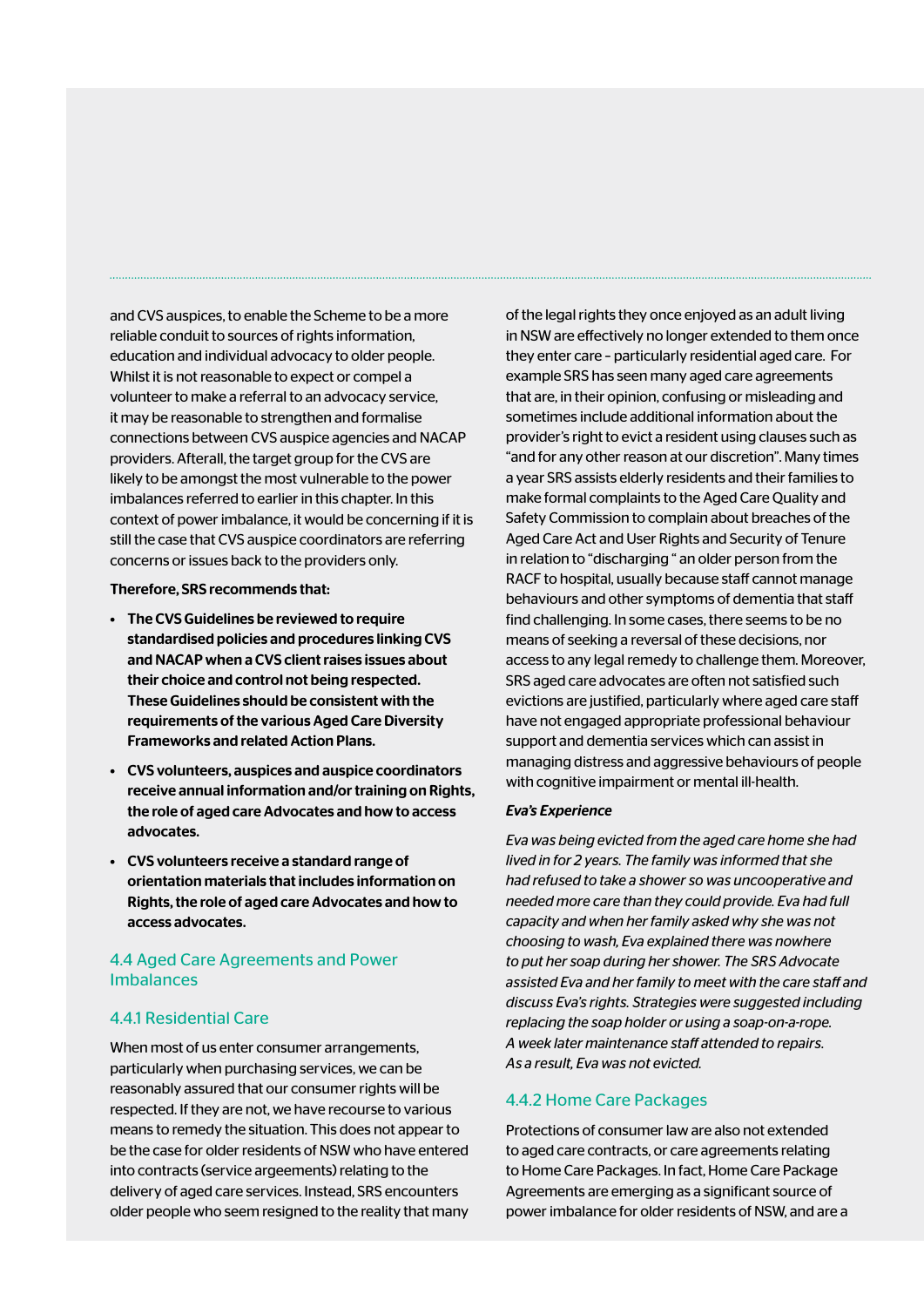significant driver of demand for information and support from SRS. Although the Australian Government's reforms seeking to implement an "end-to-end, market-based system … (in which) … the consumer drives quality" 14 are yet to be fully implemented, early indications are that many providers are engaging in unconscionable conduct. SRS hears many instances of Home Care Package providers applying exhorbitan charges, giving no monthly accounts, "pressuring" older people to enter new agreements where further charges are added, and charging consumers for services they do not require or want. Home Care Package providers' administration and case management fees can exceed 55% of the total package budget, leaving little for actual care or services to address the older persons needs and provide quality of life. Some charge large exit fees if a person wishes to change providers. An exit fee has in some instances prevented older persons from raising issues because they fear the package may be cancelled.

Currently, providers are required to deliver Quality of Care under the Aged Care Act. However, compliance with Aged Care Quality Standards is not required to be included in a resident agreement under the Aged Care Act. What is required is "the level of care and services that the approved provider has the capacity to provide be stated" (s59-1 (1)(b) Aged Care Act). This does not commit the service provider to provide to the resident in the resident agreement a defined, or any, standard of service. Further, if there is a failure of the provider to meet its responsibilities under Ch 4 of the Aged Care Act, the failure is not an offence under the Aged Care Act itself, it has no consequences under any other law s53-2. 15

Finally, even where an older person initiates legal or consumer protection remedies, if the person is of very advanced age (e.g. over 90), any delays in implementing these remedies are, for all intents and purposes, a means of denying the rights of older people to the possiblity of enforcing their rights. Perhaps for these reasons, older

people do not seek consumer protection from agencies such as Australian Competition & Consumer Commission or NSW Fair Trading.

Therefore to restore the consumer rights of older people in receipt of aged care services, and the rights to fair tennancy arrangements in RACF, SRS recommends that:

- Residential Aged Care Agreements be mandated to include defined standards of service, and that failure to meet that standard be a civil offence for which compensation is to be paid.
- Security of tenure be established with a limited number of explicit reasons why a resident's contract can be terminated and that the service provider must obtain the approval of a Tribunal before this can take place.
- There be standard clauses in aged care service contracts, and further that Statutory warranties be promulgated establishing that a standard of care must be met.
- The full protection of consumer law be applied in real terms to older people receiving aged care services under a residential aged care or Home Care Package contract.
- The Council of Australian Governments (COAG) negotiate with states and territories to extend Civil and Administrative Tribunals' powers to enable aged care recipients to have consumer rights restored in real terms. Tribunals should be mobile, and able to have 'bedside hearings.' Also, older people should have access to representation at the Tribunal (in the form of support persons or legal representatives) for this type of matter.
- Any interested person may make an application to enforce the standards for an individual.

<sup>&</sup>lt;sup>14</sup> See Department of Health, 'Single quality framework: focus on consumers' website accessed from [https://agedcare.health.gov.au/quality/single-quality-framework](https://agedcare.health.gov.au/quality/single-quality-framework-focus-on-consumers)[focus-on-consumers](https://agedcare.health.gov.au/quality/single-quality-framework-focus-on-consumers) on 22/8/19.

 <sup>15</sup> Lewis, R. (2011), Elder Law in Australia, 2nd Ed. Butterworths, Australia. p.307.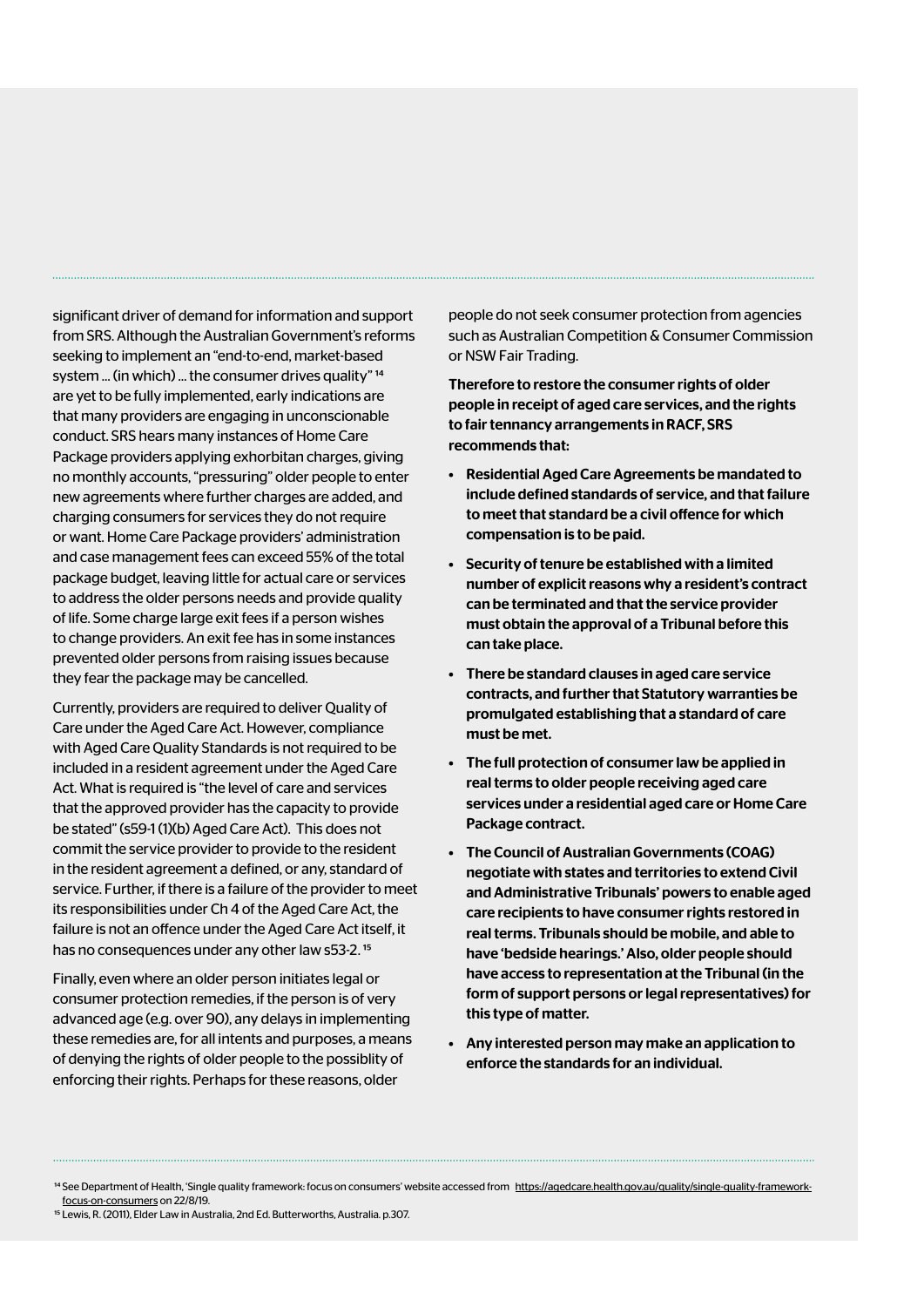## 5. Demand Outstripping Supply

The limited supply of Home Care Packages (HCPs) has led to long wait-lists and significant unmet need in the community. Services funded under the Commonwealth Home Support Program (CHSP) have been required to "take up the slack" where there is capacity to do so. There simply is no capacity in services delivering personal care or domestic assistance. This means that in reality, thousands are doing without these vital services which may be very pertinent to their needs and quality of life.

Where CHSP does have capacity and are accepting referrals for people awaiting HCPs, concerns are growing about compounding risks where for example, social support groups have growing proportions of people assessed as eligible for level 3 or 4 packages. CHSP services are designed, and their staff trained and geared towards supporting people with entry-level needs. Worse is the many stories SRS has heard of carers struggling to support their loved one at home (many are co-caring older couples); of older people who have no option but to enter residential aged care; and some have died before receiving aged care supports.

Older Australians have been informed that they have the right to access government subsidised aged care services to support their assessed needs. This right is not being upheld for a growing number of Australians.

Hence, SRS supports the recommendations of the Legislated Review of Aged Care<sup>16</sup> in addressing:

- Insufficient Home Care Packages, particularly the need for more packages (Levels 3 & 4).
- Cost disparities between CHSP & HCP Lvl1, & disproportionate fees for HCP Levels 1 and 2.



16 Tune, D. (2017), Legislated Review of Aged Care, accessed from (REF DOH Single quality framework: focus on consumers https://agedcare.health.gov.au/quality/ single-quality-framework-focus-on-consumers on 22/8/19.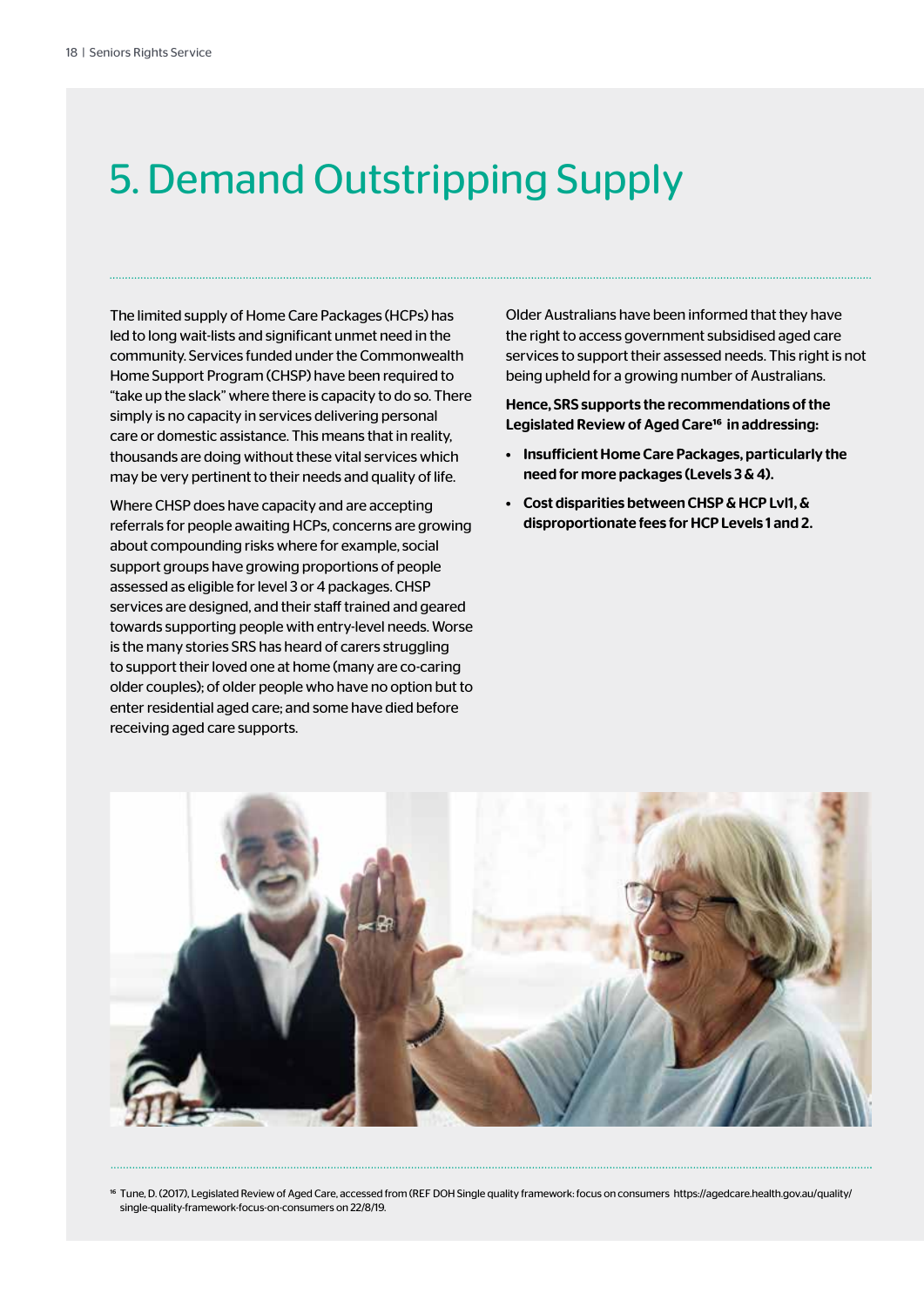## 6. Insufficient Acknowledgement of the Needs of Carers

SRS is regularly contacted by distressed family members who are frustrated and alarmed by RACFs failing to involve them in the care planning for their loved one. Family members describe how RACFs simply do not acknowledge the extensive information the family has about their loved-one's usual care routines and how the older person prefers care to be delivered. This compounds the already significant and often unpleasant transition for the older person going from care provided in the home, to care provided in a RACF. This could be alleviated if, with the consent of the older person and if the former primary carer wishes to, the former primary carer could be involved in the development of care plans and staff instructions for the older person.

Even though a person is in residential care, there is still an important role for persons who had been the primary carer in the community setting to work with the facility to ensure the most appropriate care for the older person. Apart from the older person themselves, it is the previous carer who knows the most about the preferences and needs of the older person. Where the older person's

decision making is affected and/or they are unable to communicate their wishes, the previous carer is the person in the best situation to advocate for their loved one. In our experience, some RACFs do not acknowledge previous carers and family who wish to remain involved in the planning and care of their loved one. Occasionally, even the legal Guardian of the older person is not involved or recognised in the care planning process.

#### Thus SRS recommends that:

- Pilot programs be developed to explore an evidence base on how transitions from home to a RACF can be better managed and how the older person and their former carer (where this is wanted by both parties) can be involved in planning the transition.
- ACQSC compliance systems require providers to give evidence for how Guardians are universally involved in the care planning process and, with the consent of the older person, how former carers can assist to develop care plans.

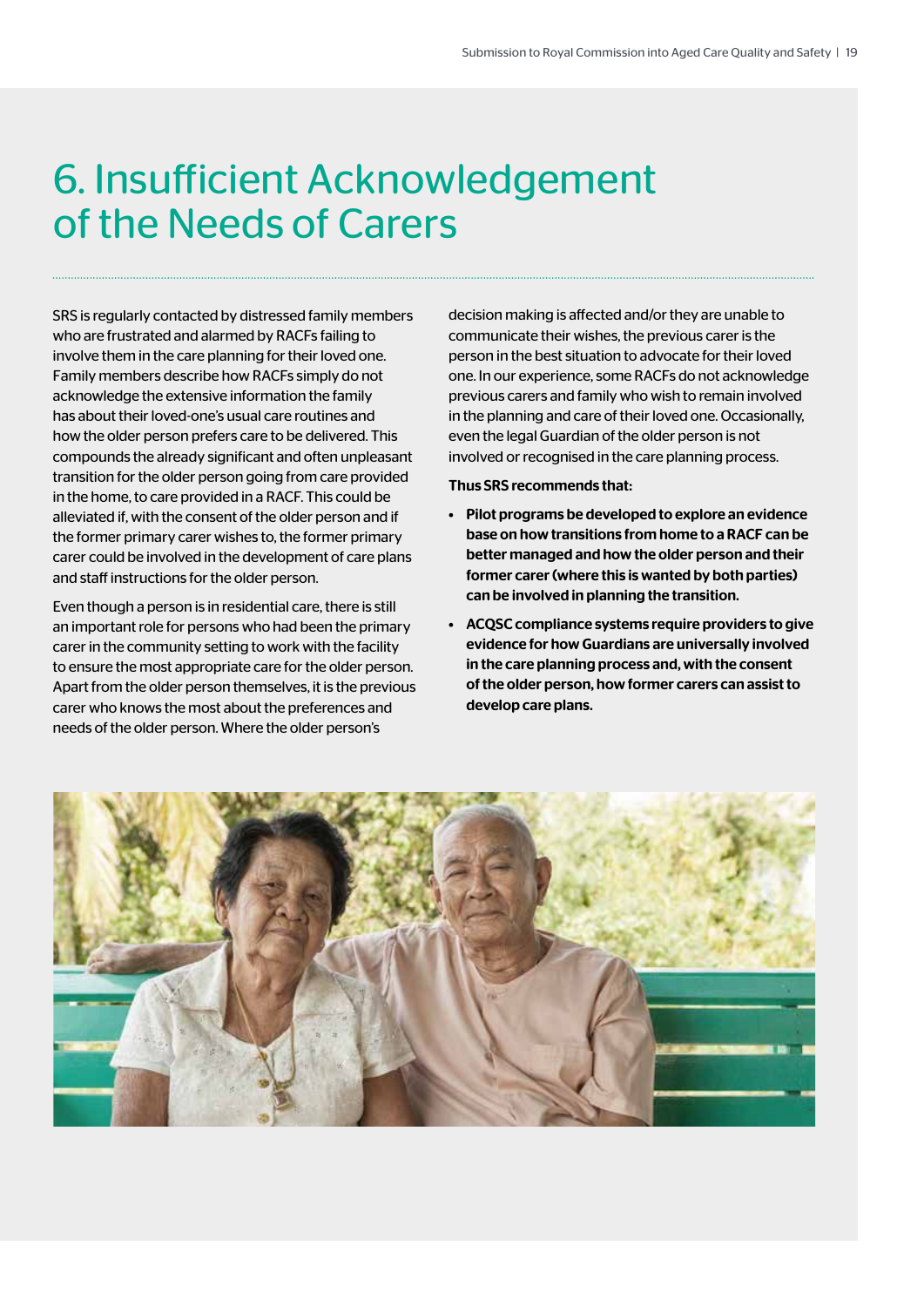## 7. Abuse of Older People

SRS is of the view that the mistreatment of residents in RACFs is significantly under-reported. The startling place to start (again, particularly in RACF settings) is the seeming inability of the aged care sector and others to acknowledge and indeed insist, that ALL laws protecting the rights of adult citizens should and must be extended to people living in residental aged care.

And yet as Russell Westacott, CEO of SRS states,

*"…recognition that the Crimes Act and tort law actually does extend to aged care seems to be an almost universally held blind spot. Too often, internal procedures and aged care complaints handling processes are used when it would have been more appropriate for the police to be called and for the older person to be offered the full protection of the law."* 

To illustrate this point, SRS offers the following examples of poor-quality care and neglect of older residents where police where never called, and were legal remedies were not considered as an option. These include:

- An older person (aged care resident) was left on the cold floor for hours following a fall as no one came to see them.
- Poor continence care, with insufficient continence aids being supplied, and where older persons are left in wet or soiled pads because no one was available to attend to them.
- Family members feeling they have to visit their every day at meal-times, otherwise staff would not reliably take the time to assist their loved one to eat their meal.
- Older persons not being assisted to change their position in bed or seating, or not being washed for several hours when they are incontinent.
- Some family members called an ambulance as their parent was very unwell and staff did not think it necessary, or "decided Mum was too old and wished to die", even when their parent's Advance Care Directive explained their wishes clearly.
- Serious assaults on aged care residents have taken place and not reported. No incident report, internal investigation or police report is made. Many residents choose not to report mistreatment because they fear retribution.

• In extreme cases older people have suffered horrific deaths alone following a fall or an assault as they are not checked on often, and families and the community are traumatised by this experience.

It is particularly concerning, moreover, that the reporting of serious incidents can only be made by providers. This is concerning because there are too many instances where SRS hears reports of concerns about possible elder abuse being dismissed by providers, as evidenced by the following story:

#### *Fouzia and Aisha's Experience*

*Fouzia lives in an aged care home. Her daughter Aisha, alerted staff to the bruising she observed on her Mother's arms. Aisha reported that the bruising looked like "fingers pressed into the skin". Aisha said the manager became "quite defensive" and "demanded" to know when she had noticed this. The manager also gave the immediate explanation that Fouzia "probably fell".*

SRS has extensive experience working with communities across NSW raising awareness about rights, as well as of suspected elder abuse and how to address it. We continue to seek innovative ways to reach out and work with community to address the issue. For example, in the last year SRS collaborated with the Hon Dr Kay Patterson AO, Aged Discrimination Commissioner to deliver "Infotainment" sessions in regional NSW. At the events, SRS discussed ageism, elder abuse, power of attorney documents and other issues while having some fun with games of bingo and other entertainment on stage.

Russell Westacott, CEO of SRS reported after the event that:

*"… the most poignant feedback I received at one of the events was from an older lady who told me she had a neighbour who experiences abuse from her son. She would never have come to an event to discuss elder abuse, but by entwining the topic into a game of bingo, she learned a lot and now has the names of organisations who can assist her neighbour." 17*

This extensive contact with seniors across NSW tells us that mistreatment or abuse is occurring in the community and is significantly under-reported. In 2017/18, SRS responded to 750 issues involving suspected or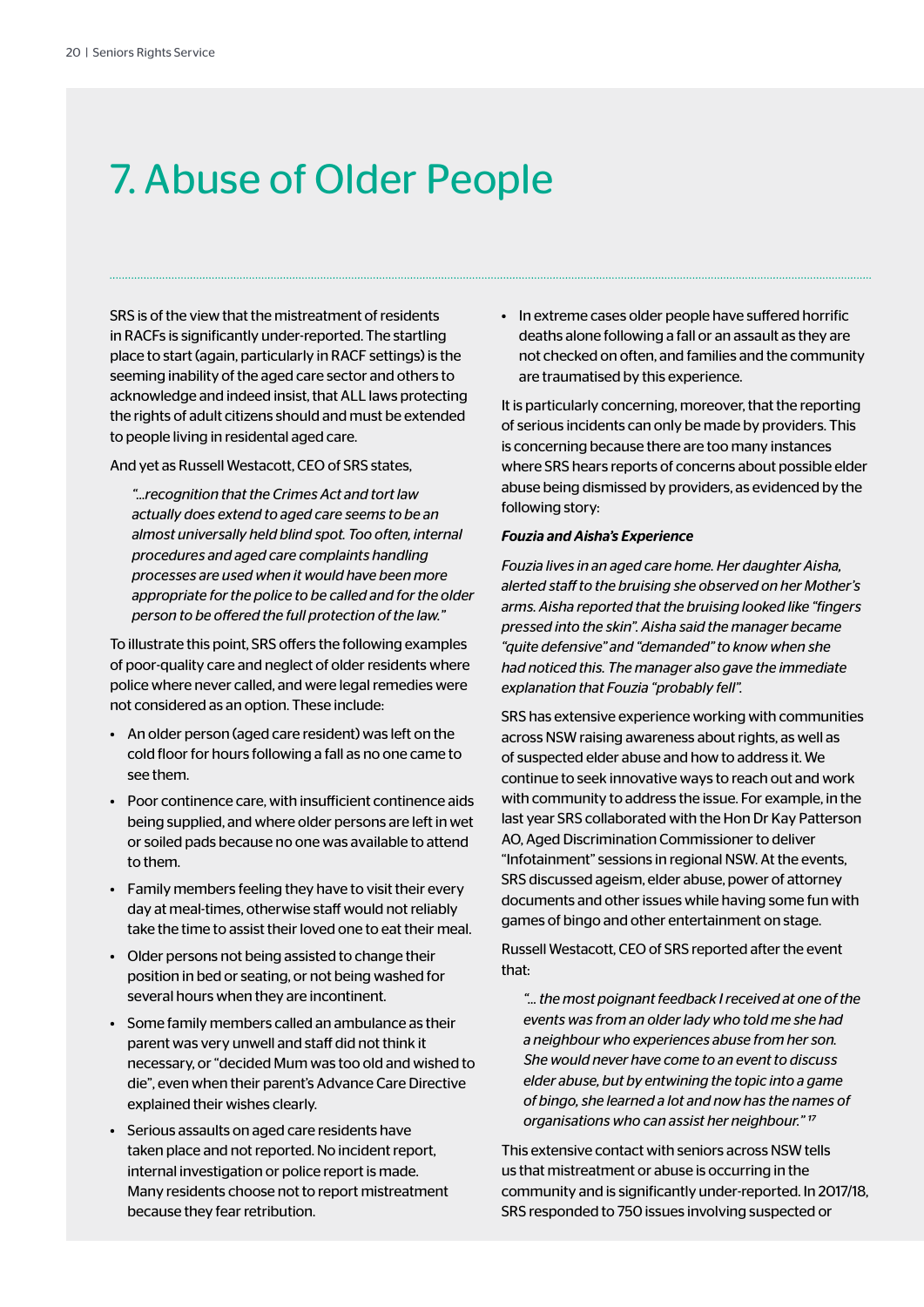actual elder abuse.18 Of all legal issues raised with SRS, Guardianship was the most frequently raised, Wills and Estates the second, Consumer Law the third, and Power of Attorney the fourth, closely followed by Elder Abuse (financial). 19 Reports of financial abuse are steadily increasing. This increase may relate to increased awareness of the issue, but it may also indicate that financial tensions around the transfer of wealth (or not) from one generation of Australians to the next<sup>20</sup> is generating both the need for older Australians to seek accurate and independent legal information to prevent potential elder abuse (Wills, POA, Financial arrangements etc.) and the need to access should financial abuse eventuate. Given the increased focus on the wealth held by the generations born between 1939 and 1964 needed to co-fund the aged care system,<sup>21</sup> it can be anticipated that potential or actual financial abuse related to wealth transfer will increase in the coming years.

#### *Angie's and her Mother's Experience*

*Angie rang seeking information about what help her mother could obtain. Her mother had authorised her other daughter, Jessica\*, to be a signatory on her bank account. Unfortunately, Jessica had a drug addiction and withdrew large sums from her mother's account in \$2,000 and \$3,000 lots and spent the funds on drugs. Angie said her mother did not recollect signing the authority. Seniors Rights Service said that when a person with capacity has voluntarily signed an authority without duress or undue influence, there is no remedy against the bank, since they had acted within the terms of the authority. The only remedy would be if the mother had made it clear to Jessica (preferably in writing) that access to the account was given solely so she could spend funds in her mother's best interests. Then the mother could pursue a debt recovery action against Jessica for misappropriation of funds. We also noted the possible* 

*futility of taking action against people, such as Jessica, who have little or no money or assets.*

In relation to preventing and responding to elder abuse, SRS offers the following recommendations, that:

- Awareness campaigns relating to elder abuse include explicit statements that the laws and protections of federal, state and common law are equally applicable to older people living in RACF or home-based settings. People should be informed of the right and, in some circumstances their obligation, to call the police if they have witnessed or been subjected to a crime.
- Legal penalties be applied to those found to have perpetrated elder abuse.
- The recommendations of the following be implemented:
	- Australian Law Reform Commission (2017), Elder Abuse – A National Legal Response (Report 131) 22
	- 'Abuse of Older People: A Community Response, Final Report' (2018),<sup>23</sup> by the Community Led Strategies for Change group, to Commonwealth Attorney-General's Department) and
	- Carnell and Paterson (2017)<sup>24</sup> recommendations to establish a new Serious Incidents Response Scheme.
- Aggression and abuse between consumers in residential aged care settings be included in definitions of serious incidents.
- Unexplained serious injury in residential aged care settings be included in definitions of serious incidents.

 <sup>17</sup> Seniors Rights Service (2019), Annual Report, CEO Report, currently Unpublished.

<sup>18</sup> Ibid.

<sup>19</sup> Ibid.

 <sup>20</sup> Laurence, J. and Goodnow, J., (2011), 'Perspectives on intergenerational bequests: Inheritance arrangements and family resources,, Family Matters, Issue 88, August 2011, accessed from https://aifs.gov.au/publications/familymatters/issue-88/perspectives-intergenerational-bequests on 22/8/19.

 <sup>21</sup> Productivity Commission, (2011), Caring for Older Australians, pp.57-63, accessed from https://www.pc.gov.au/inquiries/completed/aged-care/report/

aged-care-volume1.pdf on 22/8/19.

<sup>22</sup> ALRC (2017), Report 131.

<sup>&</sup>lt;sup>23</sup> Senior's Rights Service (lead) and National Work Group of concerned community advocates throughout Australia (2018), Abuse of Older People: A Community Response, Final Report, accessed from https:// seniorsrightsservice.org.au/wp-content/uploads/2019/07/COMMUNITY-RESPONSE\_Web-min.pdf on 22/8/19.

<sup>&</sup>lt;sup>24</sup> Carnell, K.& Prof Paterson, R. (2017), Review of Aged Care Quality Regulatory Processes accessed from https://agedcare.health.gov.au/quality/review-ofnational-aged-care-quality-regulatory-processes-report on 1/8/19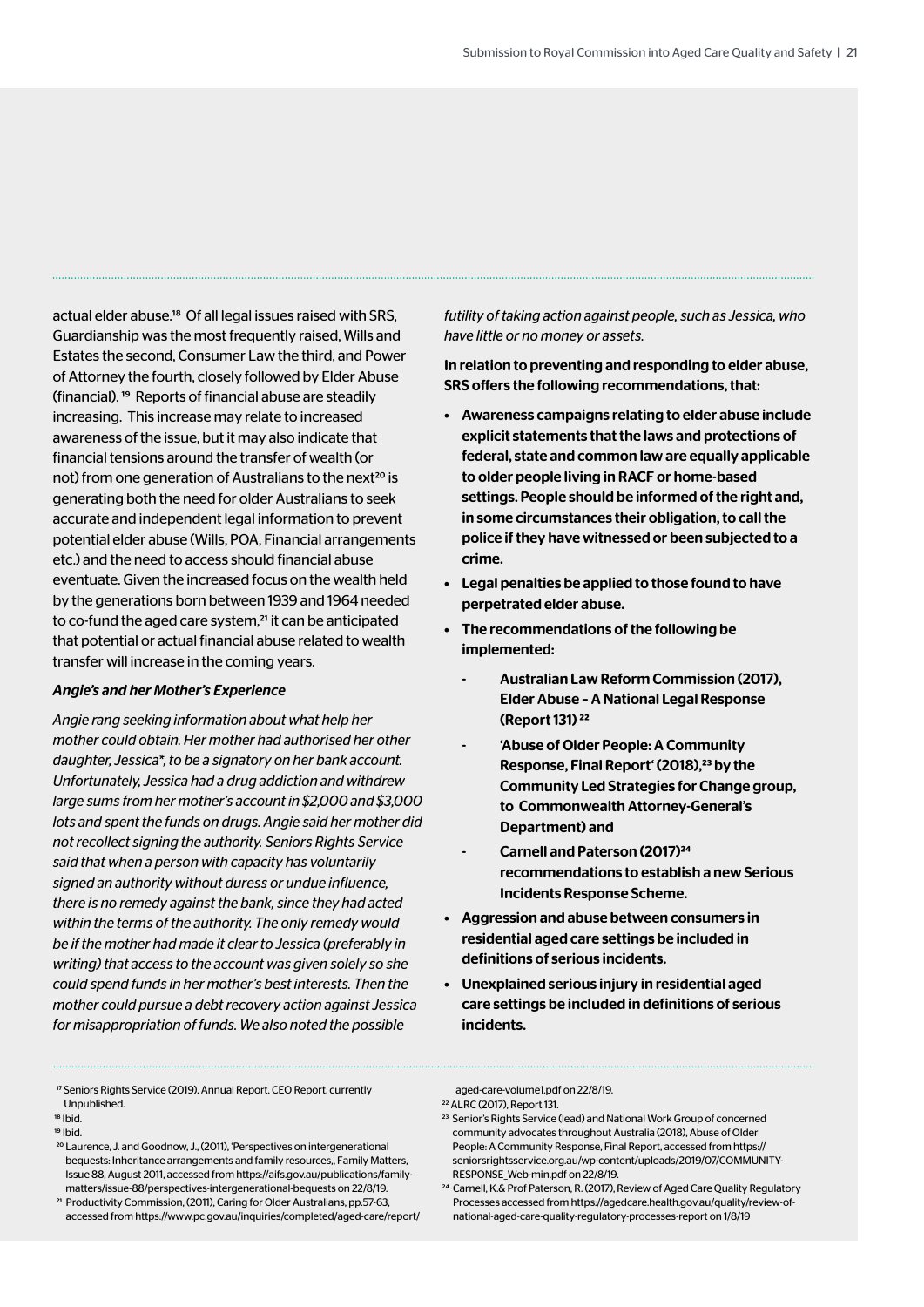## 8. Growing Demand on Advocacy Services

The demographic shifts occuring in Australia are reflected in the growing demand on aged care advocacy services. Over the last several years SRS has increased delivery to older residents of NSW significantly. This has been achieved partly by a funding increase from the Australian Government, associated with the 2017 retendering of the NACAP, which SRS delivers in NSW for OPAN. As an indication of the volume of information and support provided in by SRS, in 2018/19: 25

- 34,336 people attended eduction forums and related events. This represents an increase of around 21% on the number attending the previous 12 months. Of those attending education and events, 45% were from regional/rurual or remote locations, and 6,300 were people from culturally and linguistically diverse (CALD) backgrounds.
- Advocacy services delivered to 4,451 older persons living in a RACF. This represents an increase of around 27% from 2017/18. Over half our advocacy clients were from regional, rural or remote locations.
- Legal services were delivered to 3,422 older persons. This represents a 24% increase from 2017/18.
- Our Strata Legal Service team assits more than 100 individuals per quarter. The number of people accessing this service has trippled from 2017/18 to 2018/19.
- Our Advocates attended 21 meetings at aged care homes where the Department of Health has notified residents and their families of sanctions being imposed on their facility.
- Advocates delivered 21 education sessions to Aboriginal and Torres Strait Islander aged care facilities or services, 64 CALD aged care services, six veteran aged care services, and four LGBTIQ+ aged care services.

These figures represent a 20-25% increase on the previous year and our client satisfaction rate (92%) remains high. 26 However, demand and the increasing proportion of SRS clients experiencing complex circumstances<sup>27</sup> will shortly impact the capacity of SRS to respond. Wait-lists and/or other demand-management strategies will need to be considered. Such strategies have already been implemented in other Service Delivery Organisations of OPAN. SRS is currently engaged in a strategic planning process to identify further capacity building strategies within current funding and current service system context, however given capacity has grown by up to 67% since 201728, it is highly likely the capacity building activities will start showing diminishing returns. Demand management and capacity building will be implemented, but simply put, more resources are needed to employ more advocates. Similarly, access to free or affordable legal services that specialise in 'elder law' will be required. Preferably, these services should be formally linked to NACAP delivery agencies, to enable access to qualified legal information and where needed, timely legal representation.

#### Therefore SRS recommendeds that:

- The Older Persons Advocacy Network (OPAN) across Australia be strengthened so older people can be made aware of their rights and choices.
- NACAP be increased to enable greater provision of information and advocacy services, to keep pace with the expected increase in the number of older Australians who are eligible for aged care.
- Increased funding for specialist legal advocates be made available and that formal guidelines and referral protocols be developed between the NACAP providers and these legal specialist services.

<sup>25</sup> Senior's Rights Service (2019), Annual Report 2018-2019, currently Unpublished.

 <sup>26</sup> SRS (2019), Annual Report 2018-2019, currently Unpublished.

 <sup>27</sup> Ibid.

<sup>&</sup>lt;sup>28</sup> OPAN (2019), NACAP Progress Report, Full Year Report, 2018/19, pg. 2. Unpublished.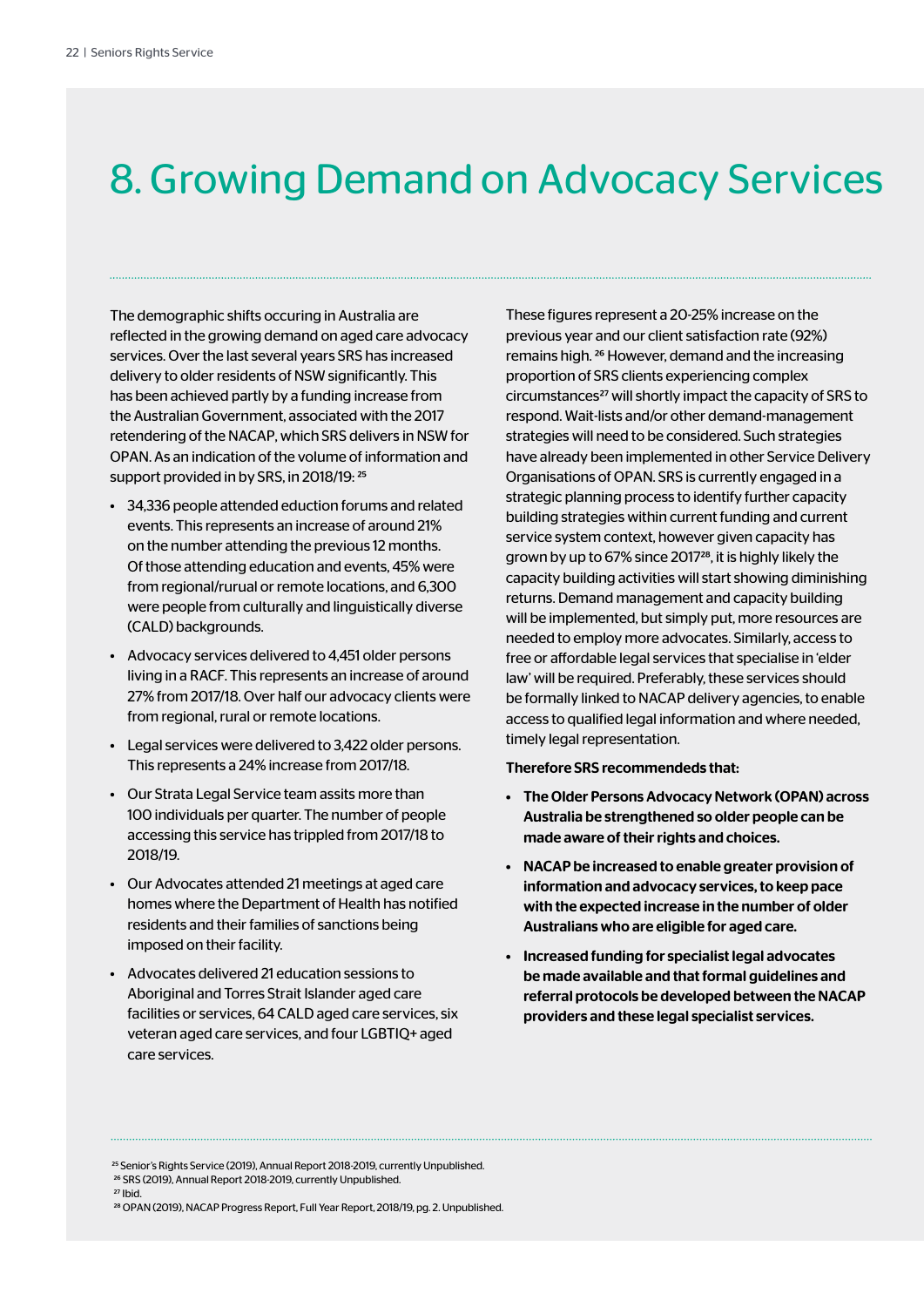